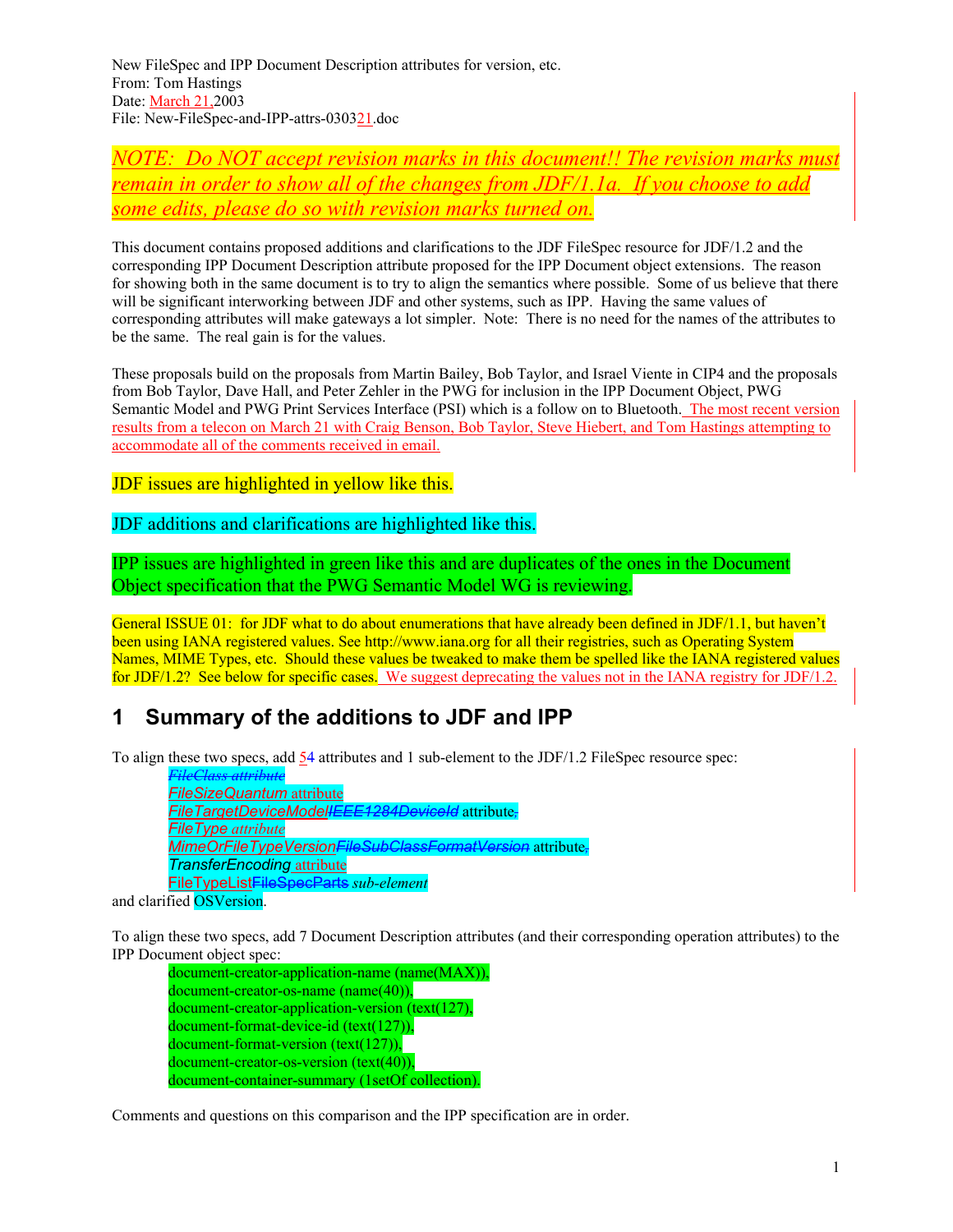# **2 Proposed additions to JDF FileSpec resource for JDF/1.2**

Here is the JDF/1.1 FileSpec specification with the proposed additions and clarifications indicated using revision marks:

### **7.2.55 FileSpec**

| Modified in JDF 1.2                                                                                               |  |  |  |  |
|-------------------------------------------------------------------------------------------------------------------|--|--|--|--|
| [Added 5 attributes: FileSizeQuantum, FileTargetDeviceModel, FileType, MimeOrFileTypeVersion, and                 |  |  |  |  |
| <b>TransferEncoding attributes, added 1 sub-element: FileTypeList, modified 8 attributes: Application, AppOS,</b> |  |  |  |  |
| AppVersion, DocumentNaturalLang, FileSize, MimeType, OSVersion, UserFileName,16 ISSUES, 1 ISSUE                   |  |  |  |  |
| (Ann), 3 ISSUE (Israel), SSUE (O&P), ISSUE (preflight), ISSUE (Rainer), ISSUE (Tom), 2 ACTION (Jim)]              |  |  |  |  |

Specification of a file or a set of files.

#### *Resource Properties*

| <b>Resource class:</b>      | Parameter                                                                                         |
|-----------------------------|---------------------------------------------------------------------------------------------------|
|                             | Resource referenced by: Error! Reference source not found. DBMergeParams, Error! Reference source |
|                             | not found. Layout Element, Error! Reference source not                                            |
|                             | found.PDLResourceAlias, Error! Reference source not found.ScanParams                              |
| <b>Example Partition:</b>   | Separation                                                                                        |
| <b>Input of processes:</b>  |                                                                                                   |
| <b>Output of processes:</b> | $\overline{\phantom{0}}$                                                                          |

#### *Resource Structure*

| Name                                       | Data Type   | Description                                                                                                                                                                                                                                                                                                                                                                                                                                                                                                                                                                                                                                                                                  |
|--------------------------------------------|-------------|----------------------------------------------------------------------------------------------------------------------------------------------------------------------------------------------------------------------------------------------------------------------------------------------------------------------------------------------------------------------------------------------------------------------------------------------------------------------------------------------------------------------------------------------------------------------------------------------------------------------------------------------------------------------------------------------|
| <b>Application?</b><br>Modified in JDF 1.2 | string      | Creator application, such as Photoshop, Distiller, Quark, InDesign,<br>or Microsoft Word. Should be the trademarked name. See<br>AppVersion for the version of the application.                                                                                                                                                                                                                                                                                                                                                                                                                                                                                                              |
| AppOS?<br>Modified in JDF 1                | enumeration | Operating system of the application that created the file. The<br>values are taken from the IANA Operating System Names [iana-os]<br>which is up to 40 upper-case US-ASCII letters, "-", " ", and "/".<br>See OSVersion for the version number of the operating system.<br>Possible Example values are:<br>DG UX Deprecated in JDF 1.2<br>HP UX Deprecated in JDF 1.2<br><b>IRIX</b> Deprecated in JDF 1.2<br><b>LINUX</b><br>Linux Deprecated in JDF 1.<br>Mac Deprecated in JDF 1.2<br><b>MACOS</b><br>OS/2<br>Solaris<br><b>SUN-OS</b><br><b>UNKNOWN - Default value</b><br>Unknown - Default value Deprecated in JDF 1.2<br><b>UNIX</b><br><b>WINDOWS</b><br>Windows Deprecated in JDF 1 |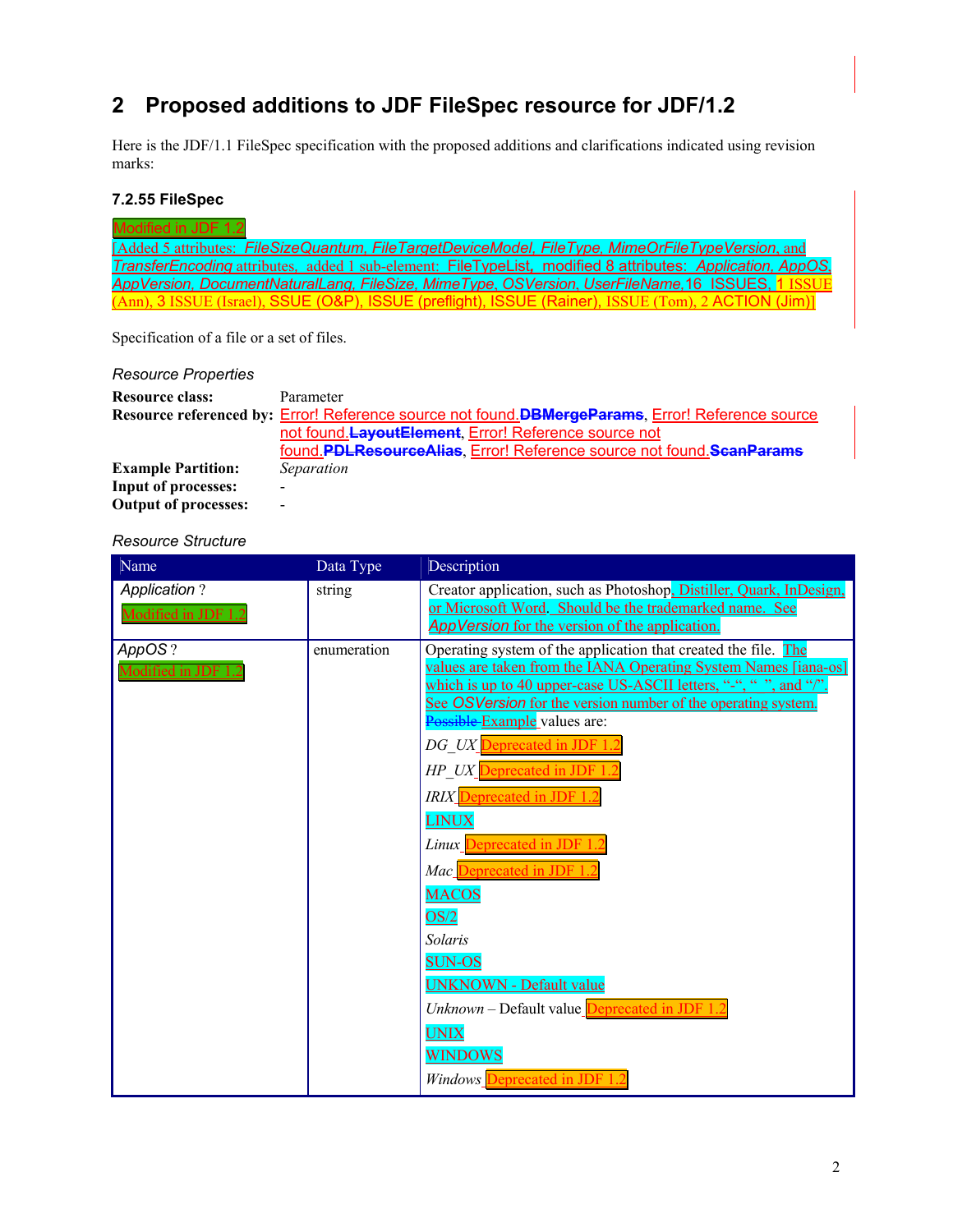| Name                                                             | Data Type   | Description                                                                                                                                                                                                                                                                                                                                                                                                                                                                                                                                                                                                                                                                          |
|------------------------------------------------------------------|-------------|--------------------------------------------------------------------------------------------------------------------------------------------------------------------------------------------------------------------------------------------------------------------------------------------------------------------------------------------------------------------------------------------------------------------------------------------------------------------------------------------------------------------------------------------------------------------------------------------------------------------------------------------------------------------------------------|
| <b>AppVersion?</b><br>Modified in JDF 1                          | string      | Version of the value of the Application in human readable form as<br>would be displayed by the creator application to a human user<br>attribute. The intent of this attribute is for display to a human<br>being, rather than being parsed by a JDF Consumer program for<br>purpose of affecting the behavior of the programs and so may also<br>include the name of the application, as well as build or service<br>pack numbers. Examples:<br>"Winzip® 8.1 (4331)"<br>"Acrobat 5.0.5 10/26/2001"<br>"Microsoft® Word 2000 (9.0.4119 SR-1)".<br><b>ISSUE</b> (preflight): Is it agreed that the purpose of AppVersion is<br>for human consumption, rather than program consumption? |
| CheckSum?<br>New in $\overline{JDF}$ 1.1<br>Modified in JDF 1.1A | hexBinary   | Checksum of the file being referenced using the RSA MD5<br>algorithm. In JDF 1.1a, the term RSA MD was completed to RSA<br>MD5. The data type was modified to hexBinary to accommodate<br>the 128 bit output of the MD5 algorithm.                                                                                                                                                                                                                                                                                                                                                                                                                                                   |
| Compression?<br><b>Modified in JDF</b>                           | enumeration | Indicates how the file is compressed. Possible values are:<br>None - The file is not compressed. Default value.<br>Deflate - The file is compressed using ZIP public domain<br>compression (RFC 1951)[rfc1951]<br>$Gzip$ – GNU zip compression technology $\sqrt{\text{RFC}+1952}$ rfc1952]<br>Compress - UNIX compression (RFC 1977)[rfc1977]                                                                                                                                                                                                                                                                                                                                       |
| Disposition?                                                     | enumeration | Indicates what the device should do with the file when the process<br>that uses this resource as an input resource completes. Possible<br>values are:<br>$Unlink$ – The device should release the file.<br>Delete – The device should attempt to delete the file.<br><i>Retain</i> – The device should do nothing with the file. Default value.                                                                                                                                                                                                                                                                                                                                      |
| DocumentNaturalLang?<br>Modified in JDF 1.2                      | language    | The natural language of the document this FileSpec refers to.<br>the document contains more than one language, the value is the<br>first or primary language of the document. ISSUE: Or should we<br>change "?" to "*" so that all of the languages can be identified in a<br>single document that has more than one language?                                                                                                                                                                                                                                                                                                                                                       |
| FileFormat?                                                      | string      | A formatting string used with the Template attribute to define a<br>sequence of filenames in a batch process.<br>If neither URL nor UID are present, both FileFormat and<br>FileTemplate must be present, unless the resource is a pipe. For<br>more information, see the text following this table.                                                                                                                                                                                                                                                                                                                                                                                 |
| FileSize?<br>Modified in JDF 1.2                                 | integer     | Size of the file in Bytes in units specified by FileSizeQuantum<br>when the size exceeds 2**31-1 bytes.                                                                                                                                                                                                                                                                                                                                                                                                                                                                                                                                                                              |
| <b>FileSizeQuantum?</b><br>New in JDF 1.2                        | integer     | Unit of measure for FileSize. This attribute must not be used for<br>files that are smaller than 2*31 bytes in order to provide backward<br>compatibility and to provide a cannonical representation for file<br>size. Default = $1$ <b>ISSUE:</b> OK to add?                                                                                                                                                                                                                                                                                                                                                                                                                        |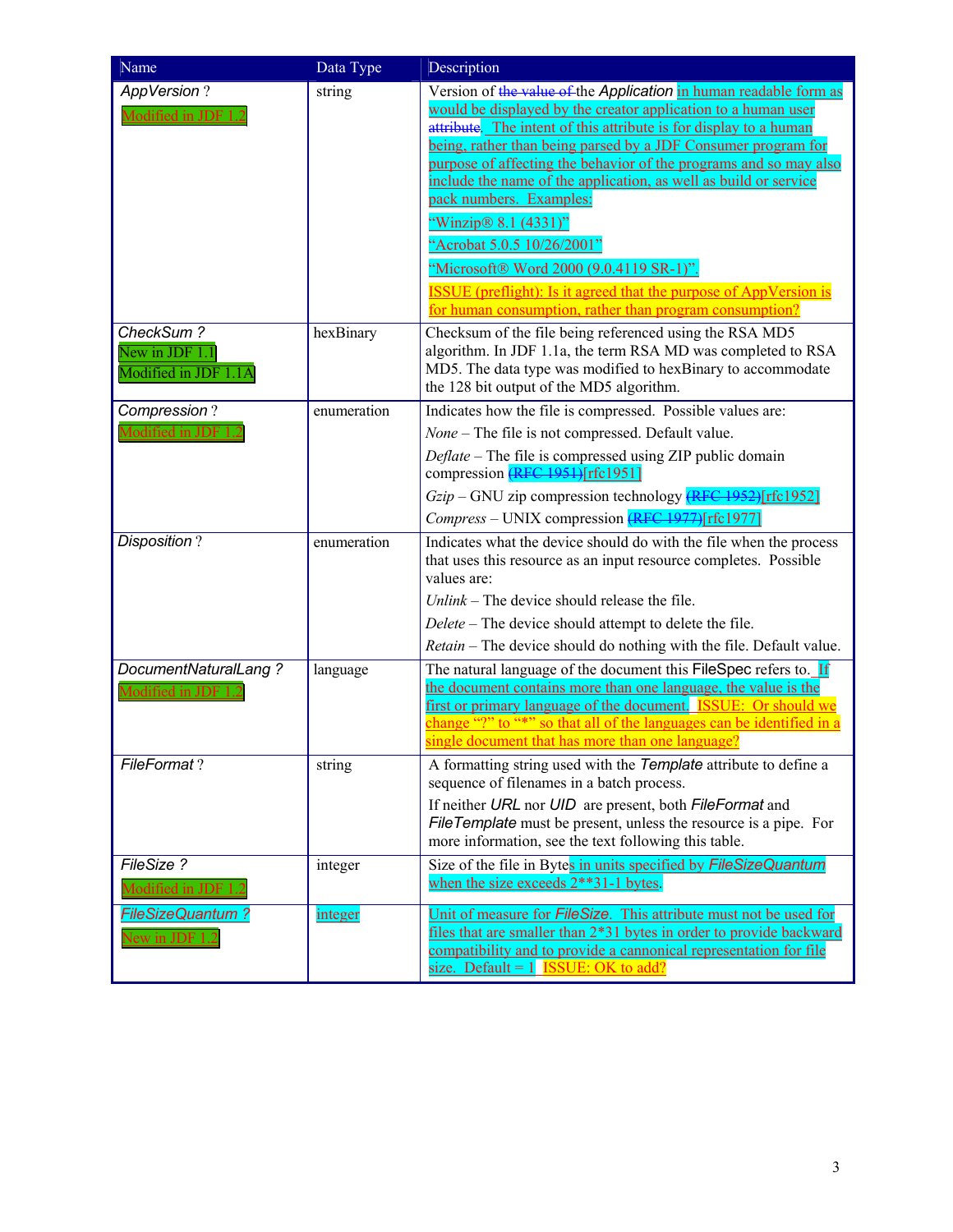| Name                                                             | Data Type        | Description                                                                                                                                                                                                                                                                                                                                                                                                                                                                                                                                                                                                                                                                                                                                                                                                                                                                                                                                                                                                                                                                                                   |
|------------------------------------------------------------------|------------------|---------------------------------------------------------------------------------------------------------------------------------------------------------------------------------------------------------------------------------------------------------------------------------------------------------------------------------------------------------------------------------------------------------------------------------------------------------------------------------------------------------------------------------------------------------------------------------------------------------------------------------------------------------------------------------------------------------------------------------------------------------------------------------------------------------------------------------------------------------------------------------------------------------------------------------------------------------------------------------------------------------------------------------------------------------------------------------------------------------------|
| FileTargetDeviceModel?<br>New in JDF 1.2<br><b>FileTemplate?</b> | string<br>string | <b>ISSUE (O&amp;P): OK, to add FileTargetDeviceModel to JDF/1.2?</b><br>Identifies the model of the Device for which the document was<br>formatted, including manufacturer name when the file is not<br>device-independent. The value of this attribute must exactly<br>match the IEEE 1284-2000 Device ID string, except the length<br>field must not be specified. See the Microsoft Universal Plug and<br>Play [upnp] section 2.2.6 DeviceId parameter for details. Here is<br>an example showing only the required fields for a PostScript<br>document formatted for a LaserBean 9:<br>MANUFACTURER: ACME Co.; COMMAND<br>SET: PS; MODEL: LaserBeam 9;<br>(See [IEEE1284] clause 7.6)<br>A template, used with <i>FileFormat</i> , to define a sequence of                                                                                                                                                                                                                                                                                                                                                |
|                                                                  |                  | filenames in a batch process. If neither URL nor UID is present,<br>both FileFormat and FileTemplate must be present, unless the<br>resource is a pipe.                                                                                                                                                                                                                                                                                                                                                                                                                                                                                                                                                                                                                                                                                                                                                                                                                                                                                                                                                       |
| FileType?<br>New in JDF 1.                                       | string           | Type of file for file formats for which MIME types have not been<br>registered with IANA [iana-mt]. If File Type is supplied, then<br><b>Mime Type</b> must not be supplied. Example values are:<br>"DCS" – Document Color Separation (DCS) [dcs2.0]<br>"ICC Profile" - International Color Consortium (ICC) File Format<br>for Color Profiles [icc.1]<br>"TIFF/IT" – ISO 12639 - Tag image file format for image<br>technology (TIFF/IT) [iso12639]<br><u> "Type 1 Font" – Adobe Type 1 Font [type1font]</u> <b>ISSUE</b> : Is "Type"<br>1 Font" the correct title?<br>See Appendix A.1 for a more complete list of examples.                                                                                                                                                                                                                                                                                                                                                                                                                                                                                |
| FileVersion?<br>New in JDF 1.1                                   | string           | Version of the file referenced by this FileSpec.<br><b>ISSUE</b> (Rainer): Is <i>FileVersion</i> for file systems that have<br>automatic version numbering, like Tenex and CVS?                                                                                                                                                                                                                                                                                                                                                                                                                                                                                                                                                                                                                                                                                                                                                                                                                                                                                                                               |
| <b>MimeOrFileTypeVersion</b><br>New in JDF 1.2                   | string           | The level or version of the file format identified by Mime Type or,<br><b>File Type.</b> Some example values are the same as the Printer MIB<br>[rfc1759] prtInterpreterLangLevel, such as:<br>"1", "2", "3" for Mime Type = "application/postscript"<br>"3", "4", "5", "5e" for <i>Mime Type</i> = "application/vnd.hp-<br>PCL"<br>Other example values are for those document formats that have<br>well-defined version identification, either in the specification or as<br>an actual field in the document content, such as:<br>"5.0", "6.0", "2000", "XP" for <i>Mime Type</i> =<br>"application/msword"<br>"1.3", "1.4", "PDF/X-1:2001", "PDF/X-1a:2001" for<br>$MimeType = "application/pdf"$<br>"2.0" for $FileType = "DCS"$<br>"???" for <i>FileType</i> = "ICC Profile" ISSUE (Ann): What<br>versions for ICC Profiles?<br>"TIFF-IT/FP:1998", "TIFF-IT/CT:1998", "TIFF-IT/LW:1998"<br>for $FileType = "TIFF/IT"$<br>See Appendix A.1 "FileSpec Resource examples for <i>MimeType</i> ,<br>FileType, MimeOrFileTypeVersion attributes" for additional<br>examples in common use by JDF applications. |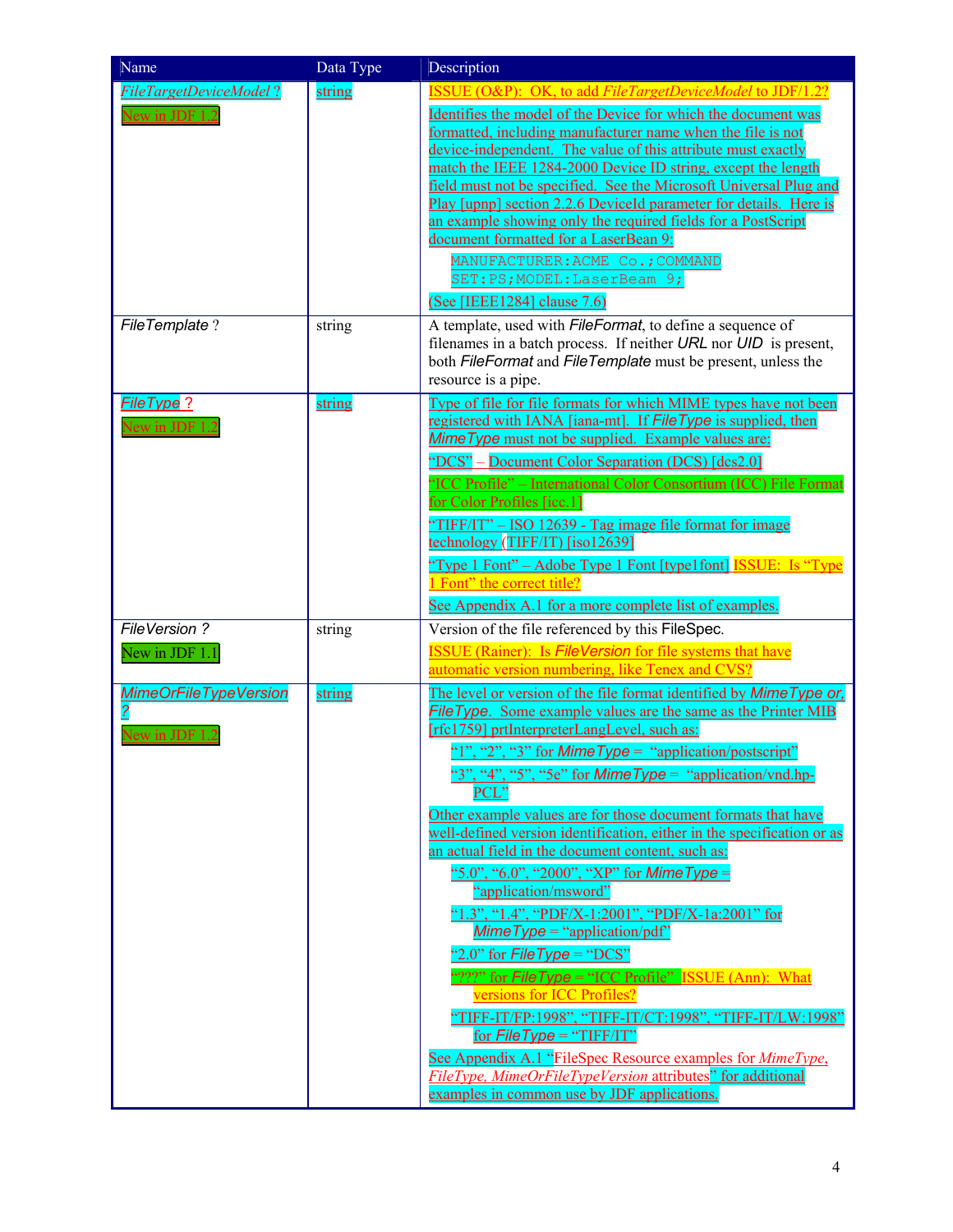| Name                              | Data Type      | Description                                                                                                                                                                                                                                                                                                                                                                                                                                                                                                                                                                                                                                                                                                                                                                                                                                                                                                                                                                                                                                                                                                                                                                                                    |
|-----------------------------------|----------------|----------------------------------------------------------------------------------------------------------------------------------------------------------------------------------------------------------------------------------------------------------------------------------------------------------------------------------------------------------------------------------------------------------------------------------------------------------------------------------------------------------------------------------------------------------------------------------------------------------------------------------------------------------------------------------------------------------------------------------------------------------------------------------------------------------------------------------------------------------------------------------------------------------------------------------------------------------------------------------------------------------------------------------------------------------------------------------------------------------------------------------------------------------------------------------------------------------------|
| MimeType?<br>Modified in JDF 1.2  | string         | Mime type of the file. If Mime Type is supplied, then File Type<br>must not be supplied. See Appendix A.1 for combinations of<br>Mime Type or File Type in combination with<br>MimeOrFileTypeVersion. Example MimeType values include:<br>"application/msword" – Microsoft Word [iana-mt]<br>"application/pdf" - Adobe Portable Document Format [iana-<br>mt]<br>"application/postscript" – Adobe PostScript <sup>™</sup> See [rfc2045,<br>rfc2046, iana-mtl<br>"application/vnd.cip4-jdf+xml" – CIP4 Job Defintion Format<br>[jdfmime]<br>"application/vnd.hp-PCL" - Hewlett Packard Printer Control<br>Language (PCL™) [iana-mt]<br>"application/vnd.Quark.QuarkXPress" - Quark Express<br>"application/zip" – public domain ZIP compression [rfc1951].<br>See also FileTypeList element to summarize the contents.<br>"multipart/related" - related files combined as a MIME<br>multipart package [rfc2387]. See also FileTypeList<br>element to summarize the contents.<br>ISSUE (O&P): Which additional MIME type values from the IPP<br>list should we add to JDF? See IPP List in 2nd half of this<br>document.<br>ISSUE (O&P): What about adding "application/octet-stream"<br>which means auto sense? |
| OSVersion?<br>Modified in JDF 1.2 | string         | Version of the operating system <i>identified by AppOS</i> . Possible<br>values include the version number part of the IANA Registry of<br>Operating System Names [iana-os], not including the first<br>HYPHEN (-) character that separates the name from the version.<br>Some example values are:<br>"2.2." for $AppOS = "LINUX"$<br>"BSD", "V", "V.1", "V.2", "V.3", or "PC" for AppOS =<br>"UNIX":<br>"95", "98", "NT", "NT-5", "2000", or "XP" for AppOS =<br>"Windows"<br>See Appendix A.2 "FileSpec Resource examples for AppOS and<br>OSVersion attributes" for additional examples in common use by<br><b>JDF</b> applications.                                                                                                                                                                                                                                                                                                                                                                                                                                                                                                                                                                        |
| PageOrder ?                       | enumeration    | Indicates whether the pages in the file are in reverse order.<br>Possible values are:<br><i>Ascending</i> – The first page in the file is the lowest numbered page.<br><i>Descending</i> – The first page in the file is the highest numbered<br>page.                                                                                                                                                                                                                                                                                                                                                                                                                                                                                                                                                                                                                                                                                                                                                                                                                                                                                                                                                         |
| ResourceUsage ?                   | <b>NMTOKEN</b> | If an element uses more than one FileSpec subelement, this<br>attribute is used to refer from the parent element to a certain child<br>element of this type, for example, see <b>Error! Reference source</b><br>not found.ColorSpaceConversionParams.                                                                                                                                                                                                                                                                                                                                                                                                                                                                                                                                                                                                                                                                                                                                                                                                                                                                                                                                                          |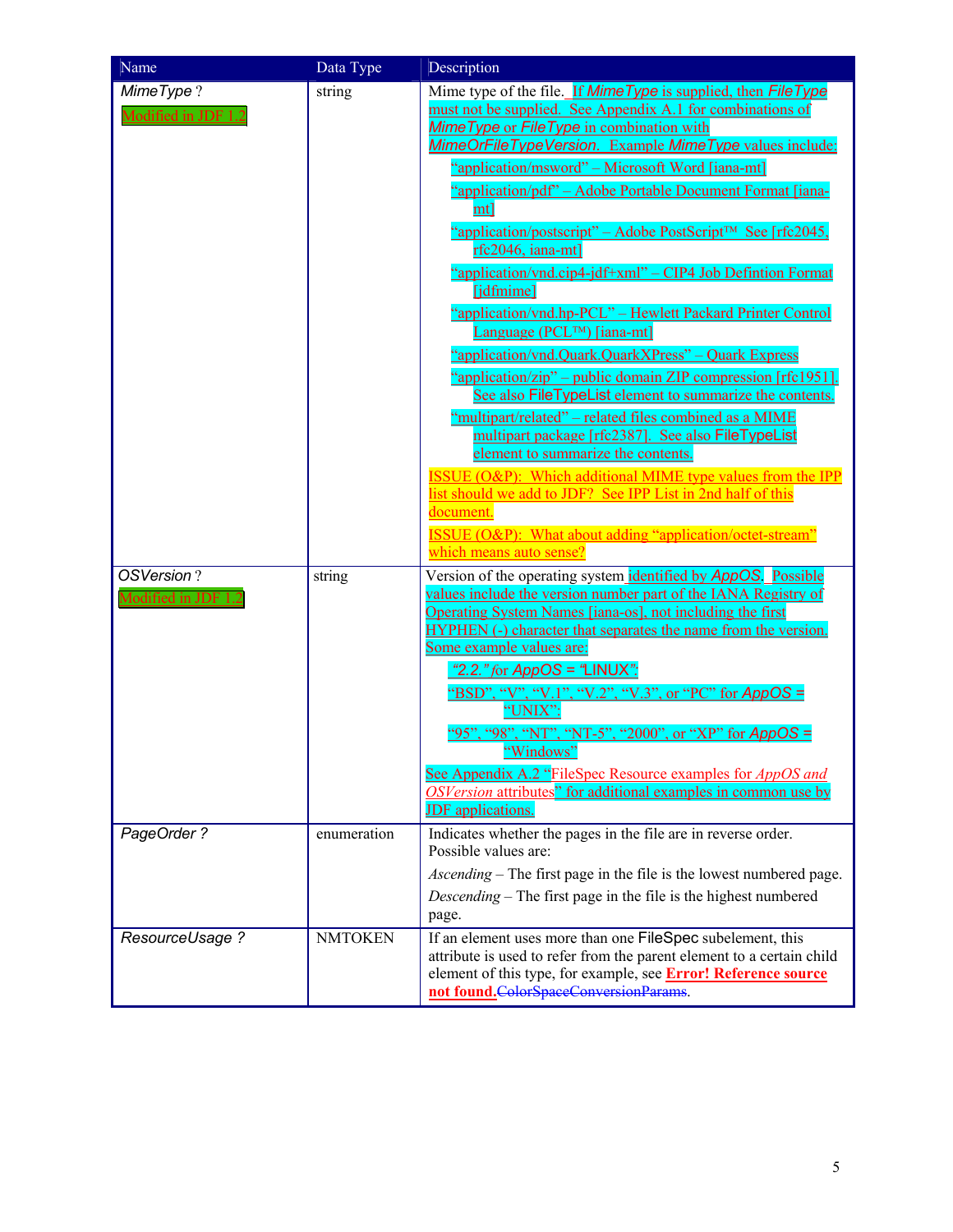| Name                                      | Data Type      | Description                                                                                                                                                                                                                                                                                                                                                                                                                                                                                                                                                                                                                                                                                                                                                                                                                                                                                                                                                                                                                                                                                                                                                                                                                                                       |
|-------------------------------------------|----------------|-------------------------------------------------------------------------------------------------------------------------------------------------------------------------------------------------------------------------------------------------------------------------------------------------------------------------------------------------------------------------------------------------------------------------------------------------------------------------------------------------------------------------------------------------------------------------------------------------------------------------------------------------------------------------------------------------------------------------------------------------------------------------------------------------------------------------------------------------------------------------------------------------------------------------------------------------------------------------------------------------------------------------------------------------------------------------------------------------------------------------------------------------------------------------------------------------------------------------------------------------------------------|
| <b>TransferEncoding</b><br>New in JDF 1.2 | <b>NMTOKEN</b> | <b>ISSUE</b> (Israel): OR should <i>TransferEncoding</i> by a Pipe attribute<br>or some attribute of the transfer mechanis, not the FileSpec<br>resource, instead?<br>Type of transfer encoding for purposes of transferring the files.<br><b>TransferEncoding</b> does not specify the character encoding of the<br>files themselves. When receiving files, the receiver first decodes<br>and applies the attributes in this order:<br>(1) TransferEncoding<br>(2) Mime Type<br>(3) if Mime Type is a container type (e.g., multipart/related<br>or application/zip), the Mime Type value(s) in the<br>FileTypeList subelement(s)<br>Possible values include:<br><b>Base64 - A format for encoding arbitrary binary information</b><br>for transmission by electronic mail.<br>BinHex - Binhex encoding converts an 8-bit file into a 7-bit<br>format, similar to uuencoding. Binhex format preserves file<br>attributes, as well as Macintosh resource forks, and<br>includes CRC (Cyclic Redundancy Check) error-checking.<br>This encoding method works on any type of file, including<br>formatted word processing and spreadsheet files, graphics<br>files, and even executable files (i.e. programs or<br>applications). Encoded files usually have a .HOX |
|                                           |                | Note: BinHex is not to be confused with MacBinary<br>encoding, which is an 8-bit format. For more information<br>see: http://www.natural-<br>innovations.com/boo/binhex.html#info<br>MacBinary - A format that combines the two forks of a Mac<br>file, together with the file information (Name, Creator<br>Application, File Type, etc) into a single binary data<br>stream, suitable for storage or transferring through non-<br>Mac systems. For more information see:<br>http://astronomy.swin.edu.au/~pbourke/dataformats/macbi<br>nary/<br>None - Default<br><b>UUEncode - A set of algorithms for converting files into a</b><br>series of 7-bit ASCII characters that can be transmitted<br>over the Internet. Originally, uuencode stood for Unix-to-<br>Unix encode, but it has since become a universal protocol<br>used to transfer files between different platforms such as<br>Unix, Windows, and Macintosh. Uuencoding is especially<br>popular for sending e-mail attachments. For more<br>information see:                                                                                                                                                                                                                                      |
| UID?<br>New in JDF 1.1                    | string         | http://www.webopedia.com/TERM/U/Uuencode.html<br>Unique internal ID of the referenced file. This attribute is<br>dependent on the type of file that is referenced:                                                                                                                                                                                                                                                                                                                                                                                                                                                                                                                                                                                                                                                                                                                                                                                                                                                                                                                                                                                                                                                                                                |
|                                           |                | PDF: Variable unique identifier in the ID field of the PDF file's<br>trailer.<br>ICC Profile: Profile ID in byte 84-99 of the ICC profile header.<br>Others – Format specific.                                                                                                                                                                                                                                                                                                                                                                                                                                                                                                                                                                                                                                                                                                                                                                                                                                                                                                                                                                                                                                                                                    |
| URL?                                      | <b>URL</b>     | Location of the file. If URL is not present, and neither FileFormat<br>nor FileTemplate are present, the referencing resource must be a<br>pipe.                                                                                                                                                                                                                                                                                                                                                                                                                                                                                                                                                                                                                                                                                                                                                                                                                                                                                                                                                                                                                                                                                                                  |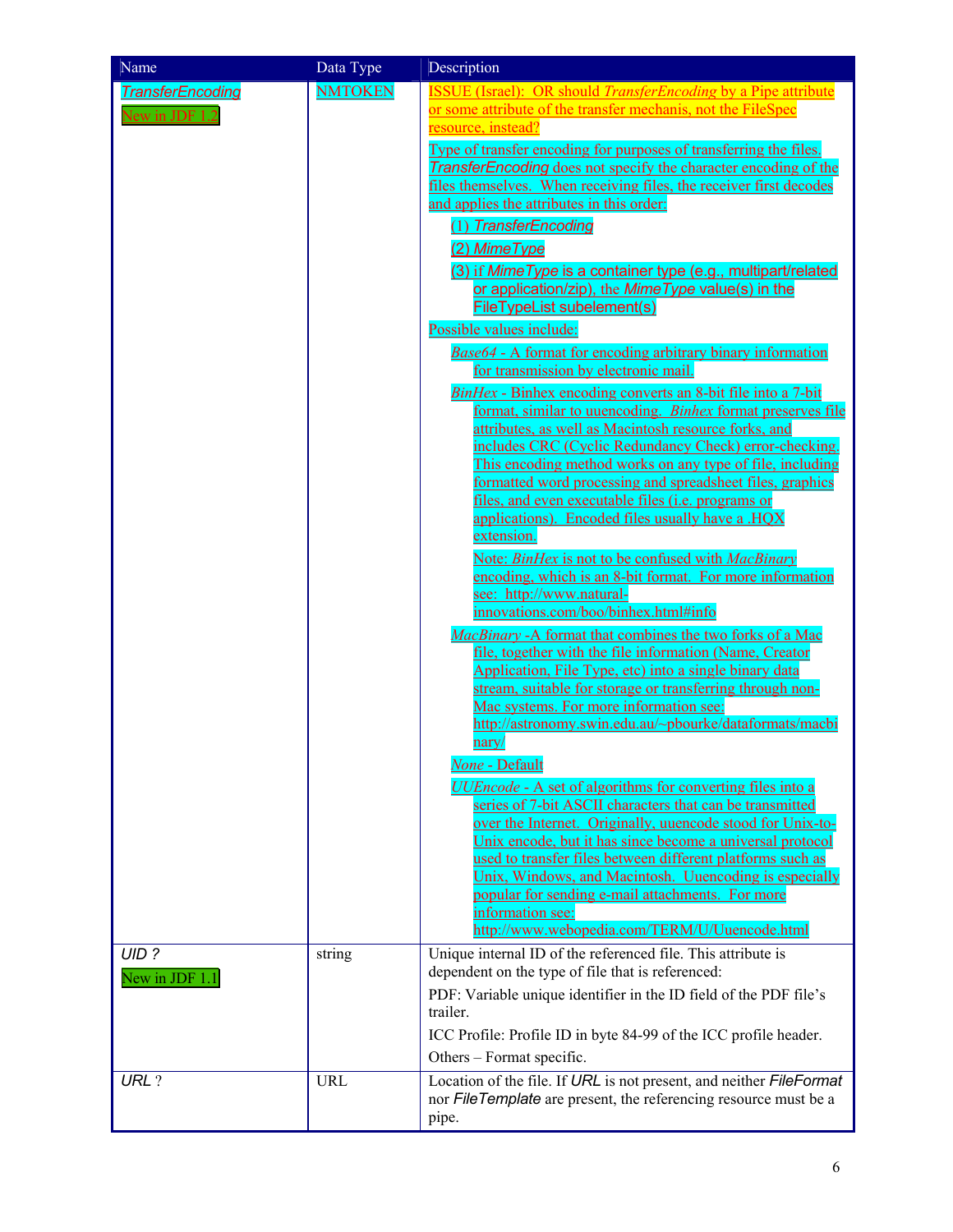| Name                                                                                                                                                                                             | Data Type | Description                                                                                                                                                                                                                                                                                                                                                                                                                                                                                                                                                                                                                                                                                                                                                                                                                                                                                                                                                                                                                                                                                                                                                                                                                                                                                                                                                                                                                                                                                                                               |
|--------------------------------------------------------------------------------------------------------------------------------------------------------------------------------------------------|-----------|-------------------------------------------------------------------------------------------------------------------------------------------------------------------------------------------------------------------------------------------------------------------------------------------------------------------------------------------------------------------------------------------------------------------------------------------------------------------------------------------------------------------------------------------------------------------------------------------------------------------------------------------------------------------------------------------------------------------------------------------------------------------------------------------------------------------------------------------------------------------------------------------------------------------------------------------------------------------------------------------------------------------------------------------------------------------------------------------------------------------------------------------------------------------------------------------------------------------------------------------------------------------------------------------------------------------------------------------------------------------------------------------------------------------------------------------------------------------------------------------------------------------------------------------|
| UserFileName?<br>Modified in JDF 1.2                                                                                                                                                             | string    | A user-friendly name which may be used to identify the file, but is<br>not guaranteed to be unique.                                                                                                                                                                                                                                                                                                                                                                                                                                                                                                                                                                                                                                                                                                                                                                                                                                                                                                                                                                                                                                                                                                                                                                                                                                                                                                                                                                                                                                       |
| FileAlias *                                                                                                                                                                                      | element   | Defines a set of mappings between file names that may occur in<br>the document and URLs (which may refer to external files or parts<br>of a MIME message).                                                                                                                                                                                                                                                                                                                                                                                                                                                                                                                                                                                                                                                                                                                                                                                                                                                                                                                                                                                                                                                                                                                                                                                                                                                                                                                                                                                |
| <b>FileTypeList *</b><br>New in JDF<br><b>ISSUE: Or should we just</b><br>recursively refer to<br><b>FileSpec?</b><br><b>ISSUE: If we do, should</b><br>we also rule out more<br>than one level? | element   | <b>ISSUE:</b> Or do we want a Manifest? Or both? Or be extensible to<br>a Manifest?<br>When <b>MIMEType</b> is a container file format, such as<br>"application/zip' or "multipart/related" [rfc2387], the<br><b>FileTypeList</b> subelement summarizes the distinct types of files in<br>the container file.<br>The purpose of the FileTypeList element is to allow a receiving<br>Device to determine whether or not it supports all of the file<br>formats and versions in the supplied instance of the container.<br>However, the FileTypeList element does not provide means to<br>associate each element instance with a particular file in the<br>container file, so FileTypeList does not provide a "manifest" of<br>the container.<br>There must not be any duplicate FileTypeList elements values,<br>that is, no elements with all the same attribute values; its a set, not<br>a sequence. So 1 PCL file and 100 PostScript files with the same<br>details in a .zip file would have <i>Mime Type</i> = "application/zip" at<br>the top level and 2 FileTypeList sub-elements: one with<br>$MimeType = "application/vnd.hp- PCL"$ and the other with<br>$MimeType = "application/postscript"$<br>If a file in a container file is itself a container file, the single<br><b>FileTypeList element(s) SHOULD contain the flattened distinct</b><br>collection values for all files at all nested levels. The<br><b>FileTypeList</b> element(s) is <i>not</i> recursively defined to contain<br>further FileTypeList element(s). |

# *Structure of FileAlias Subelement*



| Name                                    | Data Type                                              | Description                                                                                                                                                                                                                                                                                                                                       |
|-----------------------------------------|--------------------------------------------------------|---------------------------------------------------------------------------------------------------------------------------------------------------------------------------------------------------------------------------------------------------------------------------------------------------------------------------------------------------|
| Alias                                   | string                                                 | The filename which is expected to occur in the file.                                                                                                                                                                                                                                                                                              |
| <b>Disposition</b><br>Deprecated in JDF | enumeration                                            | Indicates what the device should do with the file referenced by this<br>alias when the process that uses this resource as an input resource<br>completes. Possible values are:                                                                                                                                                                    |
|                                         |                                                        | $Unlink$ – The device should release the file.                                                                                                                                                                                                                                                                                                    |
|                                         |                                                        | Delete – The device should attempt to delete the file.                                                                                                                                                                                                                                                                                            |
|                                         |                                                        | <i>Retain</i> – The device should do nothing with the file.                                                                                                                                                                                                                                                                                       |
|                                         |                                                        | In JDF/1.2, use <i>Disposition</i> in FileSpec subelement.                                                                                                                                                                                                                                                                                        |
| MimeType?<br>Deprecated in JDF 1.2      | string                                                 | Mime type of the file. In JDF/1.2, use <b>MIMEType</b> in FileSpec<br>subelement.                                                                                                                                                                                                                                                                 |
| <b>URL</b><br>Deprecated in JDF         | URL                                                    | The URL which identifies the file the alias refers to. In JDF/1.2,<br>use URL in FileSpec subelement.                                                                                                                                                                                                                                             |
| <b>FileSpec</b>                         | felement<br><b>ISSUE:</b><br>element or<br>refelement? | List of file formats in the container file. If some of the container<br>files themselves are container files, this list of file formats may<br><u>include all levels of the container file, or just the next level.</u><br>depending on implementation. Thus a Device must look at the<br>entire structure if nested, to determine whether or not |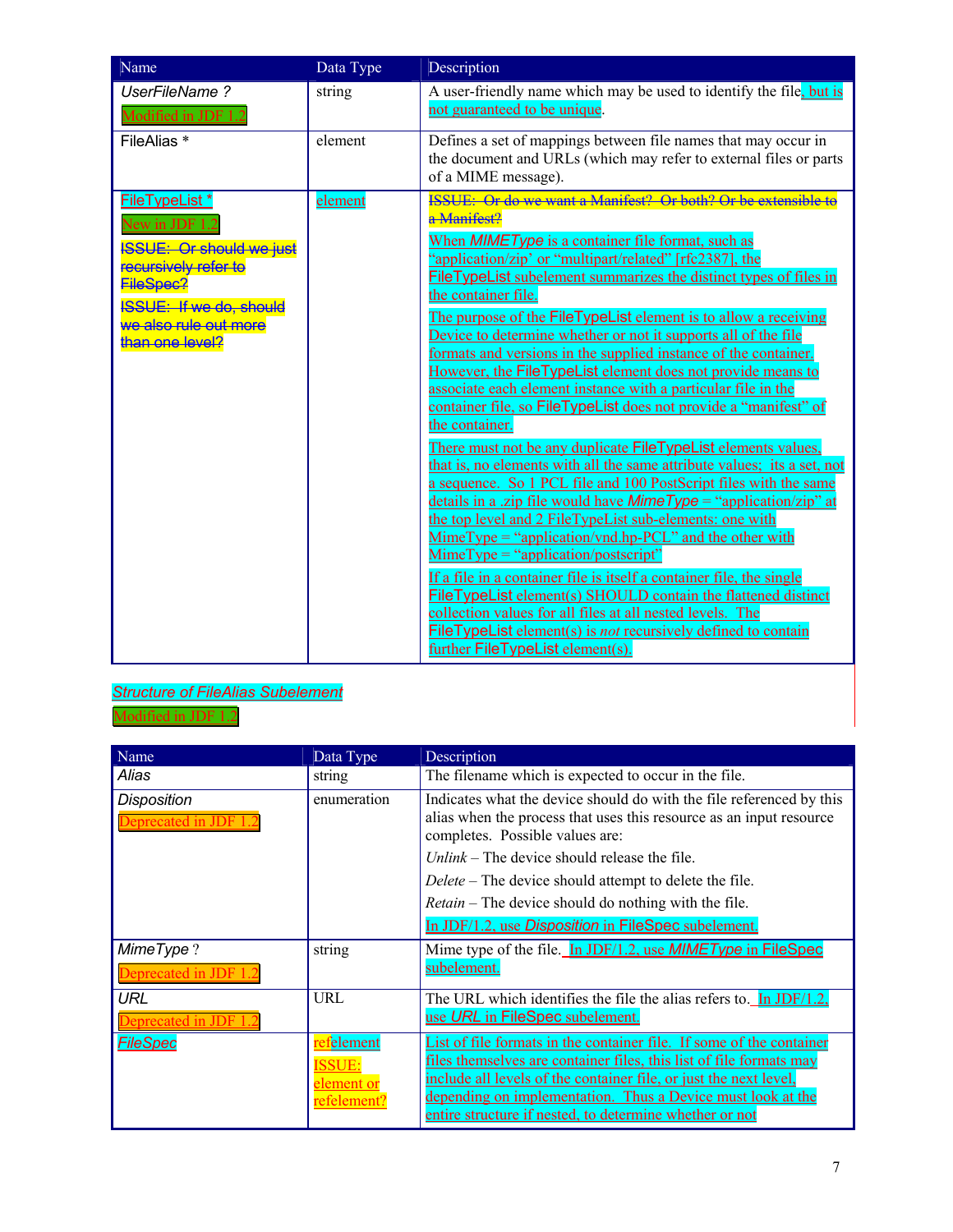### *Structure of FileTypeList Subelement*

| ISSUE: Or should we just recursively refer to FileSpec or use the FileAlias subelement which now includes |             |                                      |  |  |
|-----------------------------------------------------------------------------------------------------------|-------------|--------------------------------------|--|--|
| FileSpec and not define this FileTypeList subelement?                                                     |             |                                      |  |  |
| Name                                                                                                      | Data Type   | <b>Description</b>                   |  |  |
| <b>Application?</b>                                                                                       | string      | See FileSpec:: Application.          |  |  |
| <b>AppOS?</b>                                                                                             | enumeration | See FileSpec:: AppOS.                |  |  |
| <b>AppVersion?</b>                                                                                        | string      | See FileSpec:: AppVersion.           |  |  |
| DocumentNaturalLang?                                                                                      | language    | See FileSpec::DocumentNaturalLang.   |  |  |
| <b>FileType?</b>                                                                                          | string      | See FileSpec:: FileType              |  |  |
| <b>FileTargetDeviceModel?</b>                                                                             | string      | See FileSpec:: FileTargetDeviceModel |  |  |
| <b>MimeOrFileTypeVersion?</b>                                                                             | string      | See FileSpec::MimeOrFileTypeVersion. |  |  |
| <b>MimeType?</b>                                                                                          | string      | See FileSpec::MimeType               |  |  |
| <b>OSVersion?</b>                                                                                         | string      | See FileSpec:: OSVersion             |  |  |

### *Usage of Format and Template*

The function defined when using the attributes *FileFormat* and *FileTemplate* is drawn from the same root as the standard C print function and, therefore, overtly resembles the model of that function. *FileFormat* is the first argument and *FileTemplate* is a comma-separated list of the additional arguments. *FileTemplate* may contain the following operators :  $+,-,*,/0,$ <sub>(a)</sub> which are evaluated using standard C-operator precedence and the variables defined in the following table:

| Name                 | Description                                                                                                                           |
|----------------------|---------------------------------------------------------------------------------------------------------------------------------------|
| element              | Integer iterator over all elements in a given page. Restarts at 0 for each page.                                                      |
| $\mathbf{i}$         | Integer iterator over all files produced by this process. 0-based numbering.                                                          |
| page                 | Integer iterator over the page number of a document. This is equivalent to r for the case that<br>each run contains exactly one page. |
| $\mathbf{r}$         | Integer iterator over all RunList partitions with a partition key of "Run" in an input<br><b>RunList</b>                              |
|                      | Integer iterator over all indices in an input Run of a <b>RunList</b> . This index is equivalent to<br>looping over a RunIndex.       |
| sep                  | Separation as defined in the separation PartIDKey of a partitioned resource.                                                          |
| surf                 | Surface string, "Front" or "Back"                                                                                                     |
| <b>SheetName</b>     | SheetName string of a partitioned resource.                                                                                           |
| <b>SignatureName</b> | SignatureName string of a partitioned resource.                                                                                       |
| TileX                | X coordinate of a Tile                                                                                                                |
| TileY                | Y coordinate of a Tile                                                                                                                |
| PartVersion          | PartVersion string of a partitioned resource.                                                                                         |
| jobPartID            | JobPartID string                                                                                                                      |
| jobID                | Job ID string                                                                                                                         |
| jobName              | DescriptiveName of the Node that is being processed.                                                                                  |
| Time                 | Current Time in ISO 8601 format.                                                                                                      |
| Date                 | Current Date in ISO 8601 format.                                                                                                      |
| CustomerID           | CustomerID                                                                                                                            |

### **Table 27-186 Predefined variables used in FileTemplate**

#### Example:

```
<FileSpec FileFormat = "file://here/next/%s/%4.i/m%4.i.pdf" FileTemplate = 
"JobID,i/100,i%100"/>
```
with JobID = "j001" and a **RunList** defining 2023 created files will iterate all created files and place them into:

"file://here/next/j001/0000/m0000.pdf"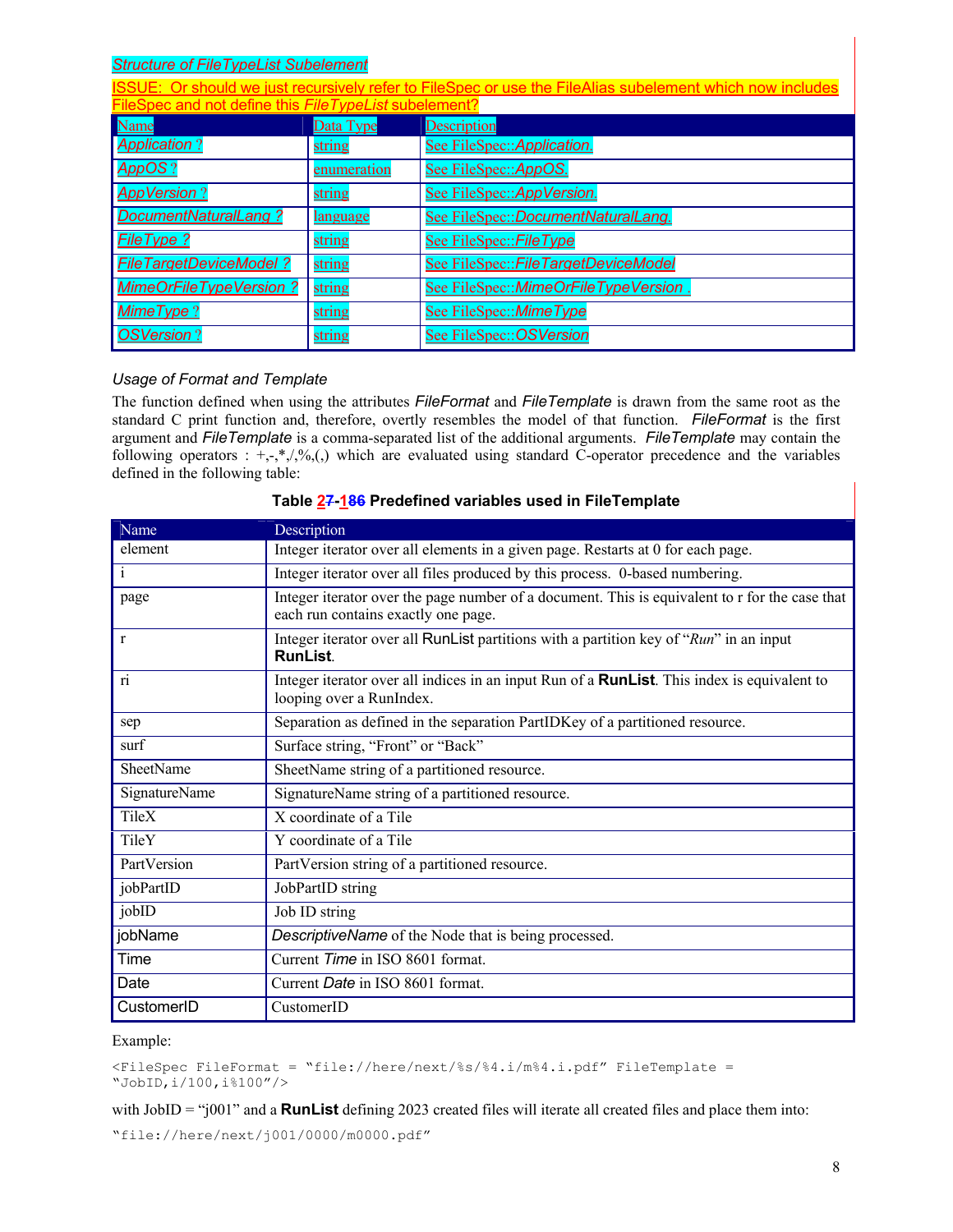# <span id="page-8-0"></span>**A.1 FileSpec Resource examples for** *MimeType***,** *FileType, MimeOrFileTypeVersion* **attributes**

<span id="page-8-1"></span>New in JDF 1.2

ACTION (Jim): Add this as a new Appendix in JDF/1.2.

This appendix lists examples values for the following attributes of the **FileSpec** resource: *MimeType*, *FileType*, and *MimeOrFileTypeVersion*. The listing is intended to be exhaustive for the most likely document formats that are routinely used in JDF applications. However, other document formats and other combinations of the listed document formats may be used as well. When these format standards are revised with new version numbers, they may be used and should follow the patterns established in this table.

| <b>MimeType</b>                       | <b>FileType</b>  | MimeOrFileTypeVer<br>sion             | <b>Description</b>                                                                                                     |           |
|---------------------------------------|------------------|---------------------------------------|------------------------------------------------------------------------------------------------------------------------|-----------|
| <u>application/msword</u>             | must omit        | 5.0                                   | Microsoft Word [iana-mt]                                                                                               |           |
| application/msword                    | must omit        | 6.0                                   | Microsoft Word [iana-mt]                                                                                               |           |
| application/msword                    | must omit        | 2000                                  | Microsoft Word [iana-mt]                                                                                               |           |
| application/msword                    | must omit        | $\overline{\mathbf{XP}}$              | Microsoft Word [iana-mt]                                                                                               |           |
| application/pdf                       | must omit        | 1.3                                   | <b>Adobe Portable Document Format [iana-mt]</b>                                                                        |           |
| application/pdf                       | must omit        | 1.4 ISSUE: Any<br>other PDF versions? | <b>Adobe Portable Document Format [iana-mt]</b>                                                                        |           |
| application/pdf                       | must omit        | $PDF/X-1:2001$                        | Portable Document Format (PDF) [cgats.12/1] ISSUE: What<br>are the titles?                                             |           |
| application/pdf                       | must omit        | PDF/X-1a:2001                         | Portable Document Format (PDF) [cgats.12/1] ISSUE: What<br>are the titles?                                             |           |
| application/pdf                       | must omit        | $PDF/X-2:2001$                        | Portable Document Format (PDF) [pdf/x-2] ISSUE: What are<br>the titles?                                                |           |
| application/pdf                       | must omit        | PDF/X-3:2001                          | <b>Portable Document Format (PDF)</b> [pdf/x-3] ISSUE: What are<br>the titles?                                         |           |
| application/postscript                | must omit        | $\perp$                               | Adobe PostScript <sup>™</sup> See [rfc2045, rfc2046, iana-mt]                                                          |           |
| application/postscript                | must omit        | $\overline{2}$                        | Adobe PostScript <sup>™</sup> See [rfc2045, rfc2046, iana-mt]                                                          |           |
| application/postscript                | must omit        | $\overline{3}$                        | Adobe PostScript <sup>™</sup> See [rfc2045, rfc2046, iana-mt]                                                          |           |
| application/vnd.cip4-<br>jdf+xml      | must omit        | 1.0                                   | CIP4 Job Defintion Format (JDF) version 1.0, April 2001                                                                |           |
| application/vnd.cip4-<br>jdf+xml      | must omit        | <u>1.1</u>                            | CIP4 Job Defintion Format (JDF) version 1.1, May 2002<br><b>ISSUE:</b> Do we need both 1.1 and 1.1a? If not, which one |           |
|                                       |                  |                                       | should it be?                                                                                                          |           |
| application/vnd.cip4-<br>jdf+xml      | must omit        | 1.1a                                  | CIP4 Job Defintion Format (JDF) version 1.1a, August 2002                                                              |           |
| application/vnd.cip4-<br>jdf+xml      | must omit        | 1.2                                   | CIP4 Job Defintion Format (JDF) version 1.2, ??? 2003                                                                  |           |
| application/vnd.hp-PCL                | must omit        | $\overline{3}$                        | Hewlett Packard Printer Control Language (PCL™) [iana-mt]                                                              |           |
| application/vnd.hp-PCL                | must omit        | $\overline{4}$                        | Hewlett Packard Printer Control Language (PCL™) [iana-mt]                                                              |           |
| application/vnd.hp-PCL                | must omit        | 5                                     | Hewlett Packard Printer Control Language (PCL™) [iana-mt]                                                              |           |
| application/vnd.hp-PCL                | must omit        | 5e                                    | Hewlett Packard Printer Control Language (PCL™) [iana-mt]                                                              |           |
| application/vnd.hp-PCL                | must omit        | $6\overline{6}$                       | Hewlett Packard Printer Control Language (PCL™)                                                                        | [iana-mt] |
| application/vnd.hp-PCL                | <u>must omit</u> | $\overline{\textbf{X}}$               | Hewlett Packard Printer Control Language (PCL™)                                                                        | [iana-mt] |
| application/vnd.Quark.Q<br>uarkXPress | must omit        | $\overline{22}$                       | <b>Quark Express</b>                                                                                                   |           |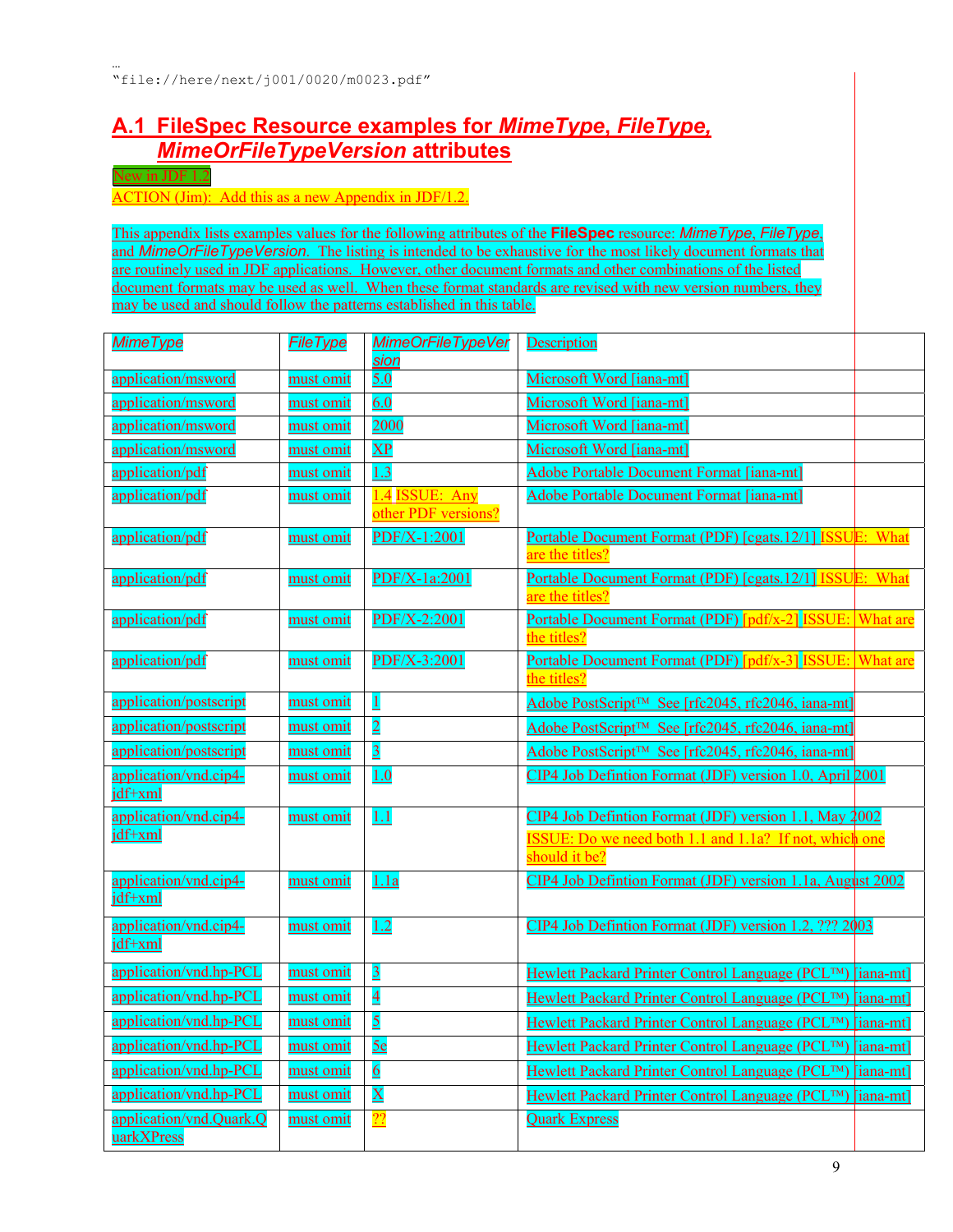<span id="page-9-2"></span>

| MimeType                     | <b>FileType</b>              | <b>MimeOrFileTypeVer</b><br>sion                                  | <b>Description</b>                                                                                                           |
|------------------------------|------------------------------|-------------------------------------------------------------------|------------------------------------------------------------------------------------------------------------------------------|
| application/zip              | <u>must omit</u>             | $\overline{22}$                                                   | public domain ZIP compression [rfc1951]. See also<br><b>FileTypeList</b> element to summarize the contents. [iaha-mt]        |
| <u>image/jpeg</u>            | must omit                    | $\overline{22}$                                                   | JPEG [rfc2045, rfc2046, iana-mt]                                                                                             |
| image/tiff                   | must omit                    | $\overline{22}$                                                   | Tag Image File Format [rfc2302]                                                                                              |
| multipart/related            | <u>must omit</u>             | $\overline{22}$                                                   | related files combined as a MIME multipart package<br>[rfc2387]. See also FileTypeList element to summarize the<br>contents. |
| must omit                    | <b>DCS</b>                   | 2.0                                                               | Document Color Separation (DCS), version 2.0. [dcs 2.0]                                                                      |
| must omit                    | <b>ICC</b><br><b>Profile</b> | <b>ISSUE: What</b><br>version strings for<br><b>ICC Profiles?</b> | International Color Consortium (ICC) File Format for Color<br>Profiles [icc.1]                                               |
| <u>must omit</u>             | <b>ICC</b><br>Profile        | <b>ISSUE: What</b><br>version strings for<br><b>ICC Profiles?</b> | International Color Consortium (ICC) File Format for Color<br>Profiles [icc.1]                                               |
| <u>must omit<sup>1</sup></u> | <b>TIFF/IT</b>               | <b>TIFF/IT-FP:1998</b>                                            | TIFF/IT [iso12639] - Full Page - baseline                                                                                    |
| must omit                    | <b>TIFF/IT</b>               | <b>TIFF/IT-CT:1998</b>                                            | TIFF/IT [iso12639] - Continuous Tone picture data - baseline                                                                 |
| <u>must omit</u>             | <b>TIFF/IT</b>               | <b>TIFF/IT-LW:1998</b>                                            | TIFF/IT [iso12639] - Color Line art data - baseline                                                                          |
| must omit                    | <b>TIFF/IT</b>               | <b>TIFF/IT-HC:1998</b>                                            | <b>TIFF/IT [iso12639] - High-resolution Continuous tone image</b><br>data - baseline                                         |
| <u>must omit</u>             | <b>TIFF/IT</b>               | <b>TIFF/IT-MP:1998</b>                                            | <u> TIFF/IT [iso12639] - monochrome picture image data -</u><br>baseline                                                     |
| must omit                    | <b>TIFF/IT</b>               | <b>TIFF/IT-BP:1998</b>                                            | <u> TIFF/IT [iso12639] - Binary Picture image data - baseline</u>                                                            |
| must omit                    | <b>TIFF/IT</b>               | <b>TIFF/IT-BL:1998</b>                                            | TIFF/IT [iso12639] - Binary Line art image data - baseline                                                                   |
| must omit                    | <b>TIFF/IT</b>               | <b>TIFF/IT-FP/P1:1998</b>                                         | TIFF/IT [iso12639] - Full Page - profile 1                                                                                   |
| must omit                    | <b>TIFF/IT</b>               | <b>TIFF/IT-CT/P1:1998</b>                                         | <u> TIFF/IT [iso12639] - Continuous Tone picture data - profile 1</u>                                                        |
| must omit                    | <b>TIFF/IT</b>               | <b>TIFF/IT-LW/P1:1998</b>                                         | TIFF/IT [iso12639] - Color Line art data - profile 1                                                                         |
| <u>must omit</u>             | <b>TIFF/IT</b>               | <b>TIFF/IT-HC/P1:1998</b>                                         | <u> TIFF/IT [iso12639] - High-resolution Continuous tone image</u><br>data - profile 1                                       |
| must omit                    | <b>TIFF/IT</b>               | <b>TIFF/IT-MP/P1:1998</b>                                         | <u> TIFF/IT [iso12639] - monochrome picture image data -</u><br>profile 1                                                    |
| must omit                    | <b>TIFF/IT</b>               | TIFF/IT-BP/P1:1998                                                | <u> TIFF/IT [iso12639] - Binary Picture image data - profile 1</u>                                                           |
| <u>must omit</u>             | <b>TIFF/IT</b>               | <b>TIFF/IT-BL/P1:1998</b>                                         | <u> TIFF/IT [iso12639] - Binary Line art image data - profile 1</u>                                                          |
| <u>must omit</u>             | <b>TIFF/IT</b>               | $T$ IFF/IT-FP:2003 <sup>2</sup>                                   | TIFF/IT [iso12639] - Full Page - baseline                                                                                    |
| <u>must omit</u>             | <b>TIFF/IT</b>               | <b>TIFF/IT-CT:2003</b>                                            | <u> TIFF/IT [iso12639] - Continuous Tone picture data - baseline</u>                                                         |
| <u>must omit</u>             | <b>TIFF/IT</b>               | <b>TIFF/IT-LW:2003</b>                                            | TIFF/IT [iso12639] - Color Line art data - baseline                                                                          |
| <u>must omit</u>             | <b>TIFF/IT</b>               | <b>TIFF/IT-HC:2003</b>                                            | <u> TIFF/IT [iso12639] - High-resolution Continuous tone image</u><br>data - baseline                                        |
| must omit                    | <b>TIFF/IT</b>               | <b>TIFF/IT-MP:2003</b>                                            | TIFF/IT [iso12639] - monochrome picture image data -<br>baseline                                                             |
| must omit                    | <b>TIFF/IT</b>               | <b>TIFF/IT-BP:2003</b>                                            | <b>TIFF/IT [iso12639] - Binary Picture image data - baseline</b>                                                             |

<span id="page-9-0"></span><sup>1</sup> The file format TIFF/IT must not use the "application/tiff" *MimeType*. The "application/tiff" *MimeType* conforms to baseline TIFF 6.0 [rfc3302 obsoletes rfc2302], where as TIFF/IT does not conform to TIFF 6.0. Consequently, the widely-deployed TIFF 6.0 readers are not able to read TIFF/IT. [rfc3302] requires that an RFC be published in order to extend image/tiff with a parameter that would be needed in order to distinguish TIFF/IT from TIFF. There is no plan by the ISO committee that oversees TIFF/IT to register TIFF/IT with either a parameter to image/tiff or as new separate MIME type. Therefore, TIFF/IT will use the *FileType* attribute instead of the *MimeType* attribute.

 $\overline{a}$ 

<span id="page-9-1"></span> $\frac{2}{3}$  The revision of ISO 12639 TIFF/IT is being balloted as a Draft International Standard (DIS) and is expected to be published in the latter half of 2003.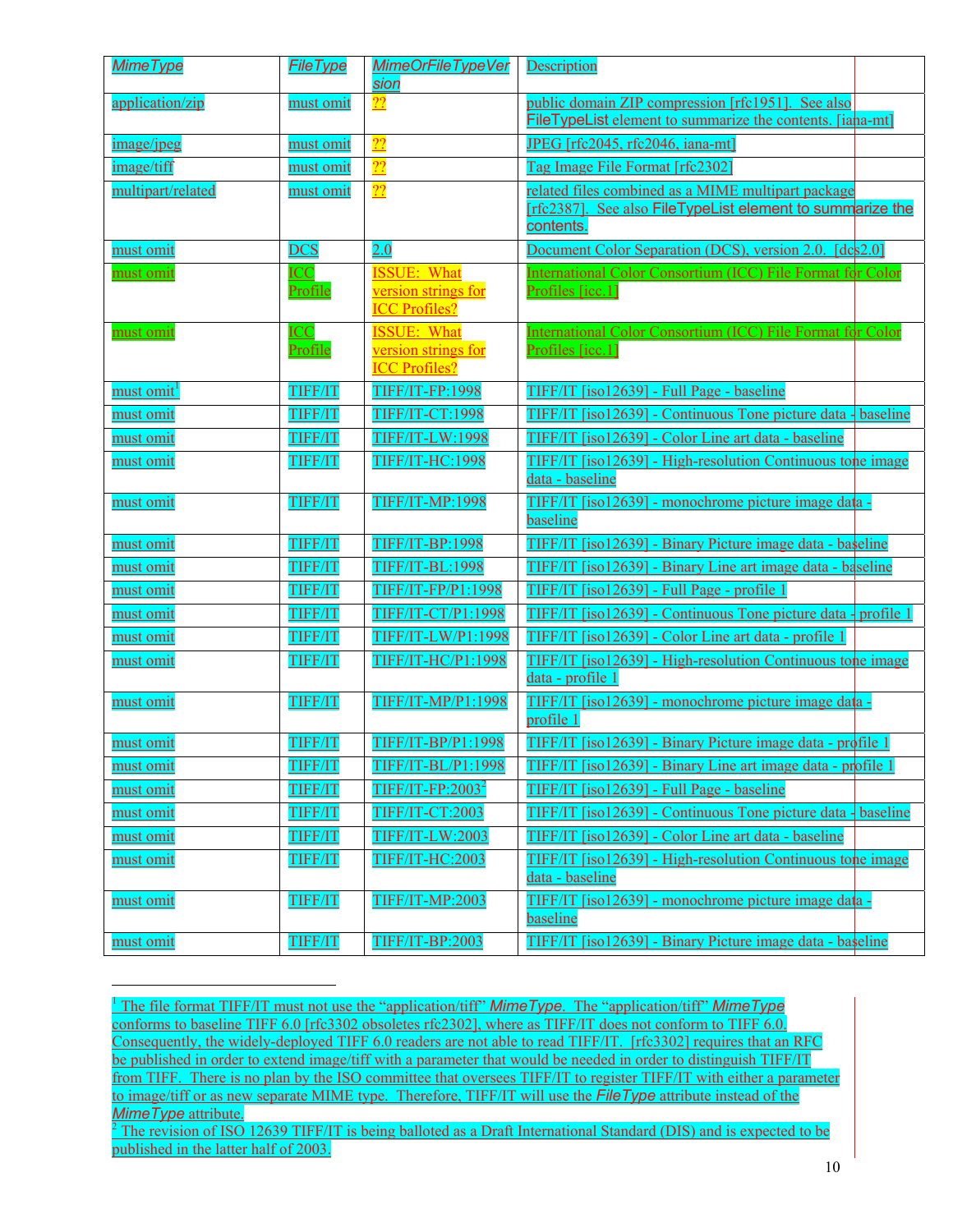<span id="page-10-2"></span>

| <b>MimeType</b> | <b>FileType</b>   | <b>MimeOrFileTypeVer</b><br>sion                              | <b>Description</b>                                                                    |
|-----------------|-------------------|---------------------------------------------------------------|---------------------------------------------------------------------------------------|
| must omit       | <b>TIFF/IT</b>    | <b>TIFF/IT-BL:2003</b>                                        | TIFF/IT [iso12639] - Binary Line art image data - baseline                            |
| must omit       | <b>TIFF/IT</b>    | <b>TIFF/IT-SD:2003</b>                                        | <b>TIFF/IT [iso12639]</b>                                                             |
| must omit       | <b>TIFF/IT</b>    | TIFF/IT-FP/P1:2003                                            | TIFF/IT [iso12639] - Full Page - profile 1                                            |
| must omit       | <b>TIFF/IT</b>    | <b>TIFF/IT-CT/P1:2003</b>                                     | TIFF/IT [iso12639] - Continuous Tone picture data - profile 1                         |
| must omit       | <b>TIFF/IT</b>    | TIFF/IT-LW/P1:2003                                            | TIFF/IT [iso12639] - Color Line art data - profile 1                                  |
| must omit       | <b>TIFF/IT</b>    | TIFF/IT-HC/P1:2003                                            | TIFF/IT [iso12639] - High-resolution Continuous tone image                            |
|                 |                   |                                                               | data - profile 1                                                                      |
| must omit       | <b>TIFF/IT</b>    | TIFF/IT-MP/P1:2003                                            | <u> TIFF/IT [iso12639] - monochrome picture image data -</u><br>profile 1             |
| must omit       | <b>TIFF/IT</b>    | TIFF/IT-BP/P1:2003                                            | TIFF/IT [iso12639] - Binary Picture image data - profile 1                            |
| must omit       | <b>TIFF/IT</b>    | <b>TIFF/IT-BL/P1:2003</b>                                     | $TIF/IT$ [iso12639] - Binary Line art image data - profile $13$                       |
| must omit       | <b>TIFF/IT</b>    | TIFF/IT-FP/P2:2003                                            | TIFF/IT [iso12639] - Full Page - profile 2                                            |
| must omit       | <b>TIFF/IT</b>    | <b>TIFF/IT-CT/P2:2003</b>                                     | TIFF/IT [iso12639] - Continuous Tone picture data - profile 2                         |
| must omit       | <b>TIFF/IT</b>    | <b>TIFF/IT-LW/P2:2003</b>                                     | TIFF/IT [iso12639] - Color Line art data - profile 2                                  |
| must omit       | <b>TIFF/IT</b>    | <b>TIFF/IT-HC/P2:2003</b>                                     | <b>TIFF/IT [iso12639] - High-resolution Continuous tone image</b><br>data - profile 2 |
| must omit       | <b>TIFF/IT</b>    | <b>TIFF/IT-MP/P2:2003</b>                                     | <u> TIFF/IT [iso12639] - monochrome picture image data -</u><br>profile 2             |
| must omit       | <b>TIFF/IT</b>    | <b>TIFF/IT-BP/P2:2003</b>                                     | TIFF/IT [iso12639] - Binary Picture image data - profile 2                            |
| must omit       | <b>TIFF/IT</b>    | <b>TIFF/IT-BL/P2:2003</b>                                     | TIFF/IT [iso12639] - Binary Line art image data - profile 2                           |
| must omit       | <b>TIFF/IT</b>    | TIFF/IT-SD/P2:2003                                            | <b>TIFF/IT [iso12639]</b>                                                             |
| must omit       | Type <sub>1</sub> |                                                               | Type 1 Font [type1font]                                                               |
|                 | Font              | <b>ISSUE: What</b><br>versions for Type 1<br>Fonts?           |                                                                                       |
| must omit       | TrueType          | $\overline{22}$                                               | TrueType Font [truetypefont]                                                          |
|                 | Font              | <b>ISSUE: What</b><br>versions for True<br><b>Type Fonts?</b> |                                                                                       |
| must omit       | OpenType          | 22                                                            | OpenType Font [opentypefont]                                                          |
|                 | Font              | <b>ISSUE: What</b><br>versions for Open<br><b>Type Fonts?</b> |                                                                                       |
|                 |                   |                                                               |                                                                                       |

### <span id="page-10-0"></span>**A.2 FileSpec Resource examples for** *AppOS and OSVersion* **attributes** New in JDF 1.2

ACTION (Jim): Add this as a new Appendix in JDF/1.2.

<span id="page-10-1"></span> $\overline{a}$ 

This appendix lists examples values for the following attributes of the **FileSpec** resource: *AppOS* and *OSVersion*. The listing is intended to be exhaustive for the most likely Operating Systems that are routinely used in JDF applications. However, other Operating Systems and combinations may be used as well. When operating systems have new versions, they may be used and should follow the patterns established in this table.

| AnnOS                                         | <b>OSVersion</b>         | <b>Description</b> |
|-----------------------------------------------|--------------------------|--------------------|
| <b>STETT</b><br>LIN <sub>U</sub> <sub>2</sub> | $\overline{\phantom{a}}$ |                    |
| $\Delta COS$<br>$\sim$<br>$\cdots$            |                          |                    |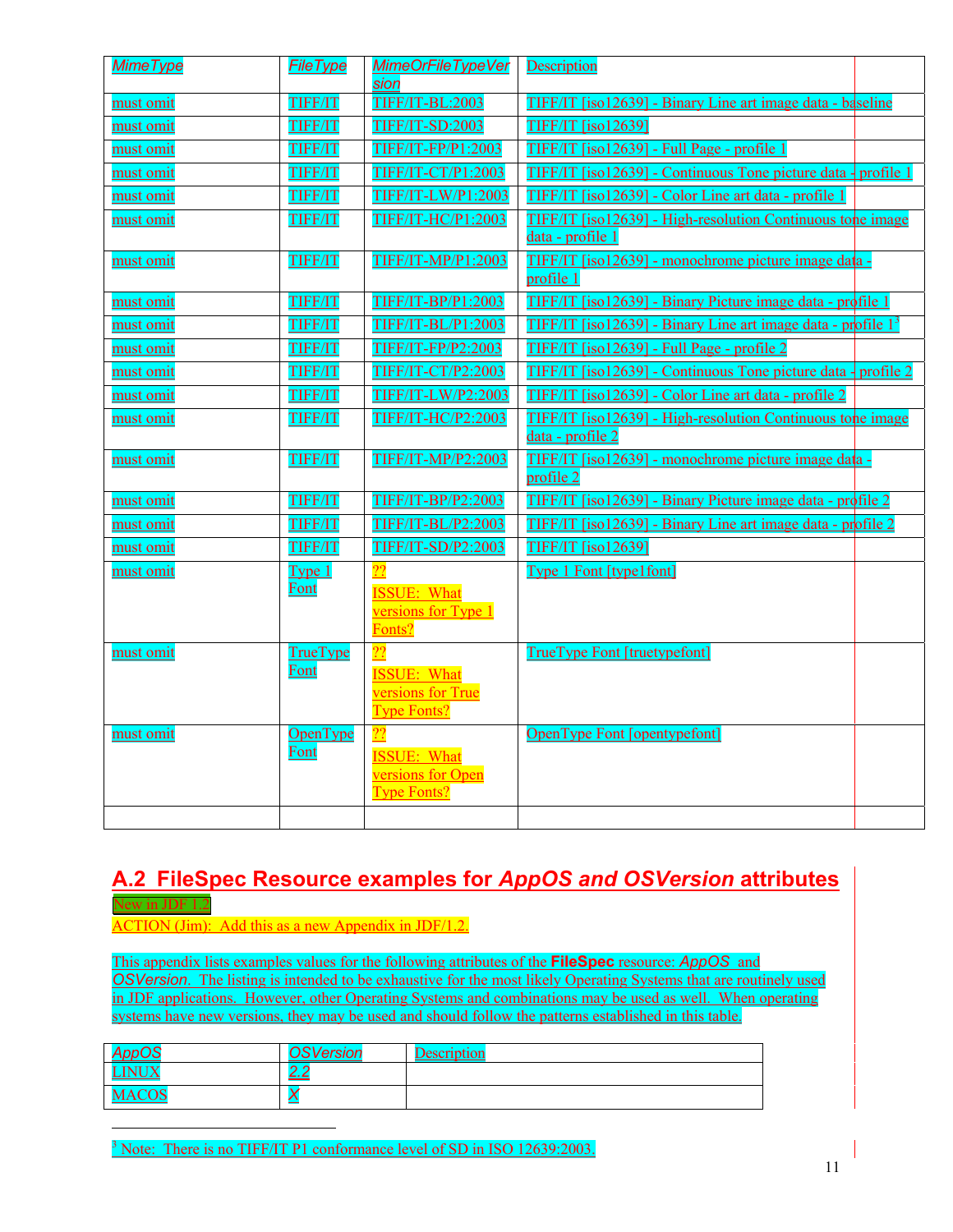| <b>AppOS</b>   | <b>OSVersion</b>          | <b>Description</b>                                     |
|----------------|---------------------------|--------------------------------------------------------|
| OS/2           | ?? ISSUE: What            | <b>ISSUE:</b> Should we even list OS/2 as an operation |
|                | versions are              | system in common use by JDF applications?              |
|                | there for OS/2?           |                                                        |
| <b>SUN-OS</b>  | 4.0                       |                                                        |
| <b>UNIX</b>    | <b>BSD</b>                |                                                        |
| <b>UNIX</b>    | $\boldsymbol{\mathrm{V}}$ |                                                        |
| <b>UNIX</b>    | V <sub>1</sub>            |                                                        |
| <b>UNIX</b>    | V.2                       |                                                        |
| <b>UNIX</b>    | V.3                       |                                                        |
| <b>UNIX</b>    | $\overline{\mathbf{PC}}$  |                                                        |
| <b>WINDOWS</b> | 95                        |                                                        |
| <b>WINDOWS</b> | 98                        |                                                        |
| <b>WINDOWS</b> | $\overline{\text{NT}}$    |                                                        |
| <b>WINDOWS</b> | $NT-5$                    |                                                        |
| <b>WINDOWS</b> | 2000                      |                                                        |
| <b>WINDOWS</b> | $\overline{\mathbf{XP}}$  |                                                        |

# **3 Additional references to add to both JDF/1.2 and IPP Document Object specs**

Add the following References to JDF/1.2 References section and use these symbolic tags to refer to them throughout the spec:

[cgats.12/1] - CGATS.12/1 Graphic technology—Prepress digital data exchange—Use of PDF for composite data—Part 1: Complete exchange (PDF/X-1).

[dcs2.0] - Document Color Separation (DCS) ISSUE: Need a reference.

[iana-mt] - IANA Registry of MIME Media Types. Available: http://www.iana.org/assignments/media-types

[iana-os] - IANA Registry of Operating System Names. Available: http://www.iana.org/assignments/operatingsystem-names

[icc.1] - International Color Consortium (ICC) File Format for Color Profiles [icc.1], 2001, Produced by: International Color Consortium (ICC), http://www.color.org, Available at: [.http://www.color.org/ICC\\_Minor\\_Revision\\_for\\_Web.pdf](http://www.color.org/ICC_Minor_Revision_for_Web.pdf) 

[ieee1284] - **ISSUE** (Tom): Get reference

[iso12639] - ISO 12639:1998 Graphic technology -- Prepress digital data exchange -- Tag image file format for image technology (TIFF/IT).

[iso15930] - ISO 15930-1:2001 Graphic technology -- Prepress digital data exchange -- Use of PDF -- Part 1: Complete exchange using CMYK data (PDF/X-1 and PDF/X-1a).

[jdfmime] - "The MIME application/vnd.cip4-jdf+xml Content-Type", Hastings, T., and I McDonald, 25 January 2003, <draft-mcdonald-cip4-jdf-mime-00.txt>, work in progress.

[opentypefont] - Open Type font **ISSUE**: Is this the correct title? ISSUE: Need a reference.

[pdf/x-2] - Portable Document Format/X-2 ISSUE: Is this the correct title? ISSUE: Need a reference.

[pdf/x-3] - Portable Document Format/X-3 ISSUE: Is this the correct title? ISSUE: Need a reference.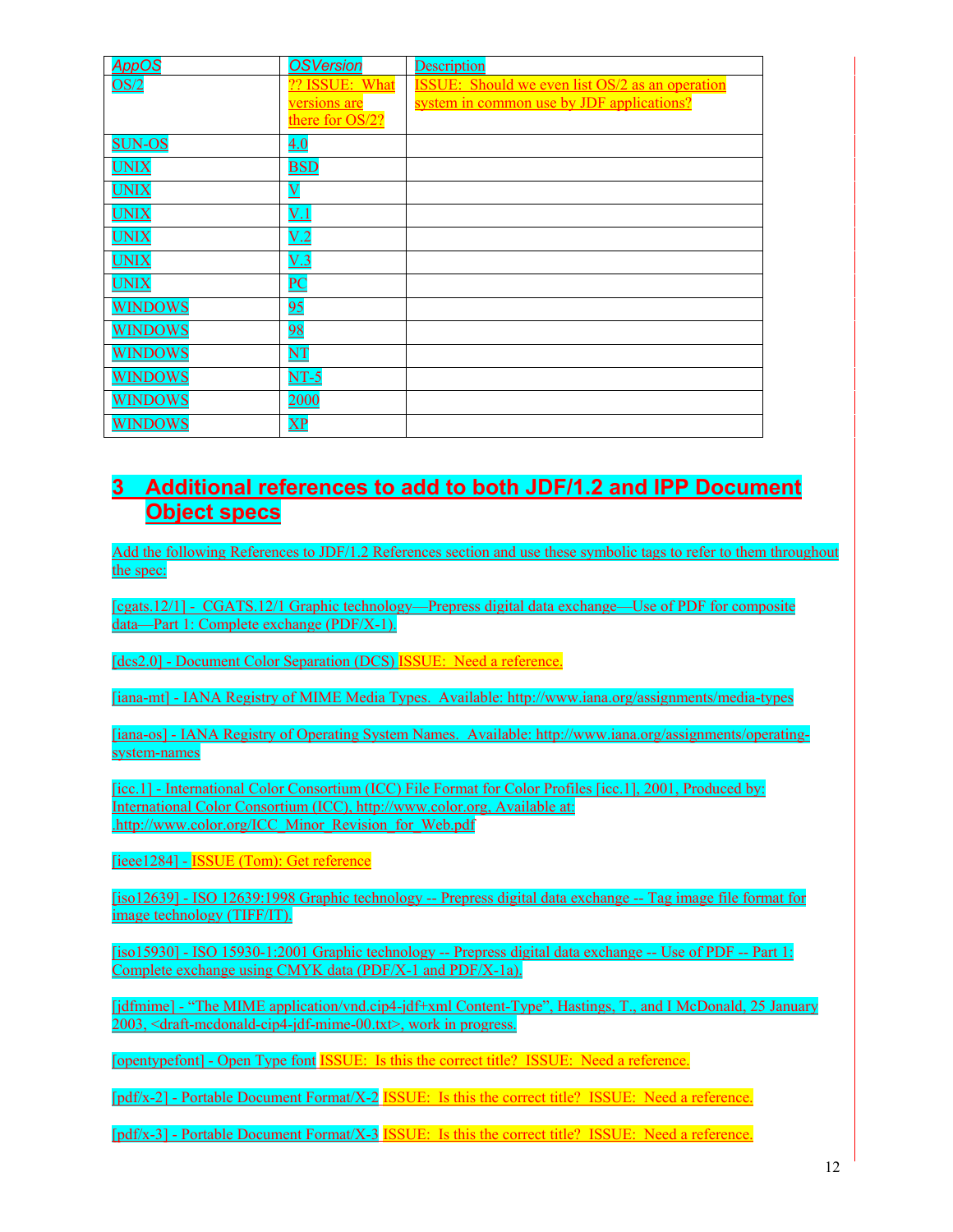All IETF (Internet Engineering Task Force) RFCs (Request for Comments) are available at RFC Database search: http://www.rfc-editor.org/rfcsearch.html

[rfc1759] - Smith, R., Wright, F., Hastings, T., Zilles, S., and Gyllenskog, J., "Printer MIB", RFC 1759, March 1995.

[rfc1951] - P. Deutsch, "DEFLATE Compressed Data Format Specification version 1.3", May 1996.

[rfc1952] - P. Deutsch, "GZIP file format specification version 4.3", May 1996.

[rfc1977] - V. Schryver, "PPP BSD Compression Protocol", August 1996.

[rfc2045] - N. Freed, N. Borenstein, "Multipurpose Internet Mail Extensions (MIME) Part One: Format of Internet Message Bodies". November 1996. (Updated by RFC2184, RFC2231)

[rfc2046] - N. Freed, N. Borenstein, "Multipurpose Internet Mail Extensions (MIME) Part Two: Media Types", November 1996. (Updated by RFC2646)

[rfc2302] - G. Parsons, J. Rafferty, S. Zilles, "Tag Image File Format (TIFF) - image/tiff MIME Sub-type Registration", March 1998. (Obsoleted by RFC3302)

[rfc2387] - E. Levinson, "The MIME Multipart/Related Content-type", RFC 2387, August 1998.

[rfc3302] - G. Parsons, J. Rafferty, "Tag Image File Format (TIFF) - image tiff MIME Sub-type Registration", September 2002. (Obsoletes RFC2302)

[truetypefont] - True Type font ISSUE: Is this the correct title? ISSUE: Need a reference.

[type1font] - Adobe Type 1 Font [type1font] ISSUE: Is this the correct title? ISSUE: Need a reference.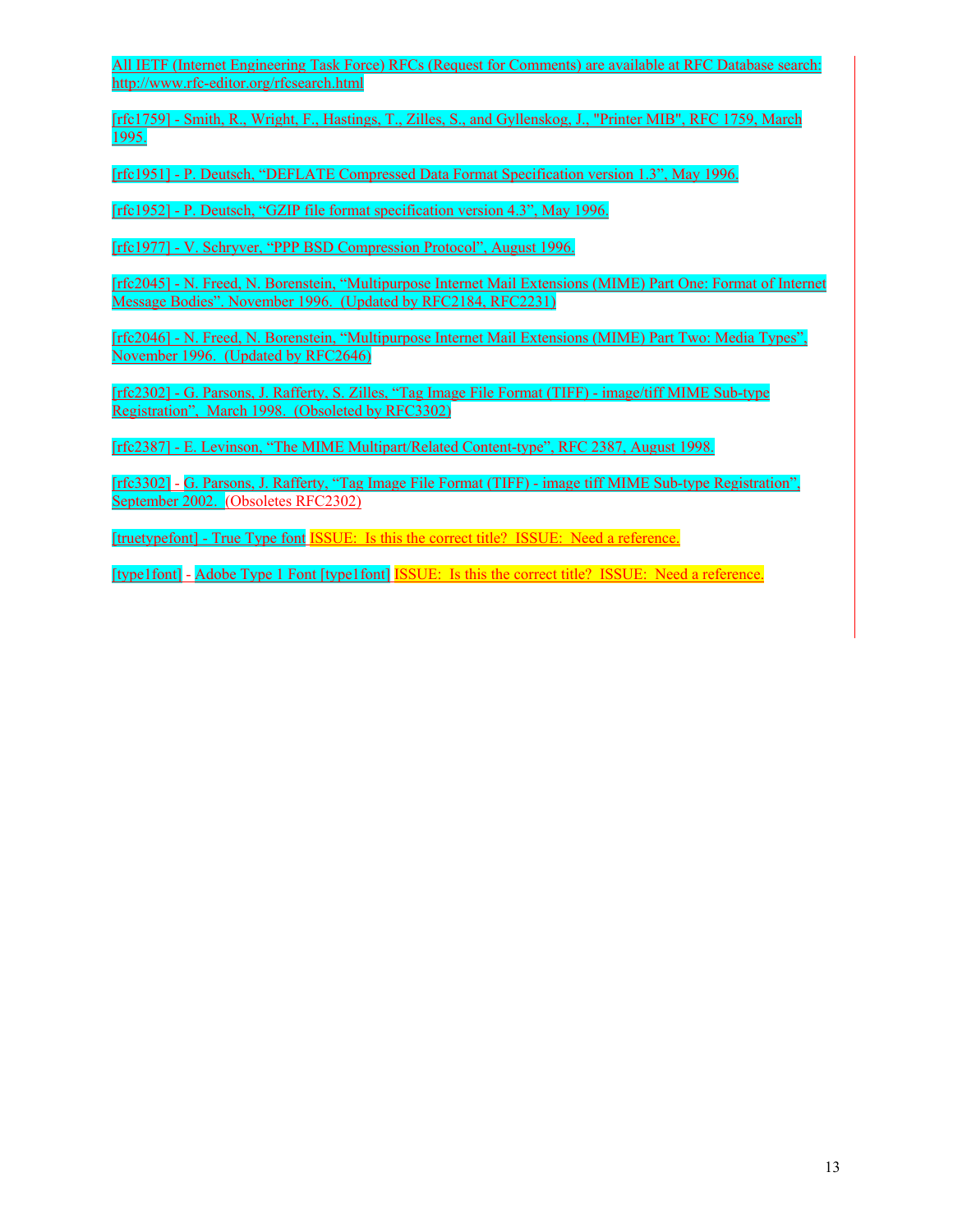# **4 Comparison of JDF/1.1 FileSpec and IPP/1.1 Document Description attributes**

This section is a comparison of the JDF FileSpec resource including additions for JDF/1.2 and the proposed IPP Document object attributes. The IPP semantics are taken from [RFC2911] and the IPP Document object specification, version 0.7, 3/14/03. See ftp://ftp.pwg.org/pub/pwg/ipp/new\_DOC/wd-ippdoc10-20030314-doc.zip The Document Description attributes are proposed to be added to IPP to meet the requirements of a number of print protocols to have additional information about a Document Format, than just its MIME type. So this attribute has additional fields (member attributes) for version, natural language, platform (OS on which the document was generated), and device ID. It also caters to MIME Media Types that are containers, such as application/zip and multipart/related, where contain additional document of possibly differing MIME media types.

It would be good to add the same attributes to JDF, presumably to the FileSpec resource. Also JDF has a number of attributes which would be good to add to the IPP Document object.

#### The ISSUES for JDF are a repeat of the ones above and so are not numbered.

Here is a comparison of JDF/1.1 FileSpec and IPP/1.1 and IPP "document-format-detail" attribute:

| JDF FileSpec attributes and elements                                                                                                                                                                                                                                                                                           | <b>IPP Document Description attributes</b>                                                                                                                                                                                                                                                                                                                                                                                                                                                                                                                                                                                                                                  | Comments                                                                                                                                                                             |
|--------------------------------------------------------------------------------------------------------------------------------------------------------------------------------------------------------------------------------------------------------------------------------------------------------------------------------|-----------------------------------------------------------------------------------------------------------------------------------------------------------------------------------------------------------------------------------------------------------------------------------------------------------------------------------------------------------------------------------------------------------------------------------------------------------------------------------------------------------------------------------------------------------------------------------------------------------------------------------------------------------------------------|--------------------------------------------------------------------------------------------------------------------------------------------------------------------------------------|
| Application (string)                                                                                                                                                                                                                                                                                                           | document-creator-application-name (name(MAX))                                                                                                                                                                                                                                                                                                                                                                                                                                                                                                                                                                                                                               | Same semantics                                                                                                                                                                       |
| Creator application, such as Photoshop, Distiller, Quark,<br>InDesign, or Microsoft Word. Should be the trademarked name.<br>See AppVersion for the version of the application.                                                                                                                                                | This OPTIONAL Document Description member attribute identifies<br>the application that created the document. The version number<br>MUST NOT be included (see the "document-creator-application-<br>version" attribute). Examples:<br>"Photoshop", "Microsoft Word".                                                                                                                                                                                                                                                                                                                                                                                                         |                                                                                                                                                                                      |
| AppOS (enumerations)                                                                                                                                                                                                                                                                                                           | document-creator-os-name (name(40))                                                                                                                                                                                                                                                                                                                                                                                                                                                                                                                                                                                                                                         | Same semantics. <b>but JDF</b>                                                                                                                                                       |
| Modified in JDF 1<br>Operating system of the application that created the file. The<br>values are taken from the IANA Operating System Names [iana-<br>os] which is up to 40 upper-case US-ASCII letters, "-", ", ", and<br>"/". See OSVersion for the version number of the operating<br>system. Possible Example values are: | This OPTIONAL Document Description member attribute identifies<br>the name of the operating system on which the document was<br>generated. Valid values are the operating system names defined<br>in the IANA document [os-names] with the version number portion<br>removed (see the "document-creator-os-version" attribute)IANA<br>Operating System Names are consist of up to 40 uppercase US-<br>ASCII letters, hyphen ("-"), period ("."), and slash ("/") characters.<br>The zero length string represents unknown (rather than the<br>UNKNOWN value in the IANA OS Registry, since clients are not<br>expected to localize names). Example IANA OS Registry values: | doesn't use the IANA OS<br><b>Tame Registry, so JDF h</b><br>some values that represen<br><del>operating systems that aren</del><br>registered with IANA<br><b>Clarify JDF AppOS</b> |
| DG UX Deprecated in JDF 1.2                                                                                                                                                                                                                                                                                                    | 'AIX, 'DOS', 'LINUX', 'MACOS', 'MSDOS', 'MVS', 'NETWARE',<br>'OS/2', 'SUN', 'SUN-OS', 'UNIX', 'VMS', 'WINDOWS'.                                                                                                                                                                                                                                                                                                                                                                                                                                                                                                                                                             | <b>SSUE 11: JDF uses its own</b>                                                                                                                                                     |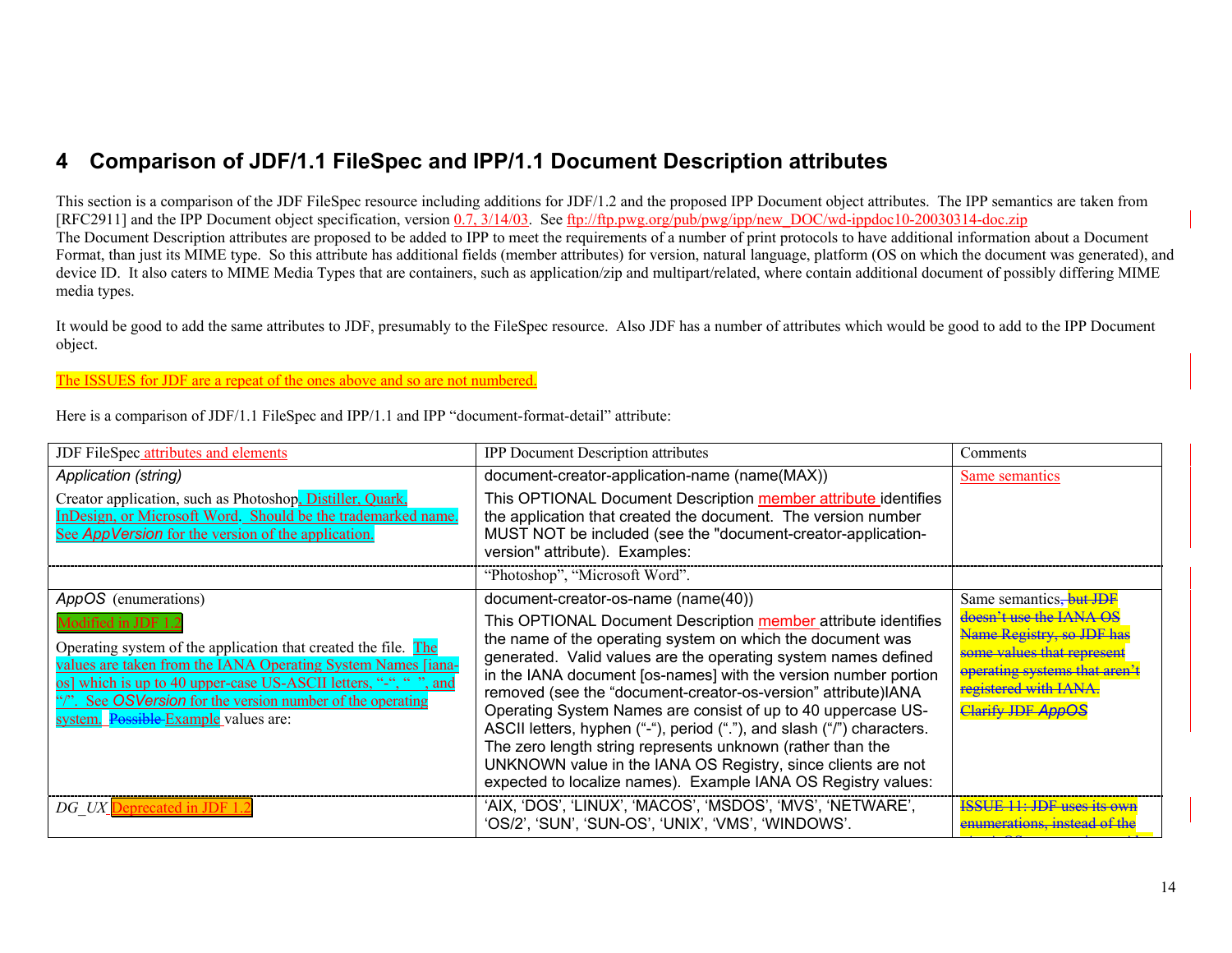| JDF FileSpec attributes and elements                                                                                               | IPP Document Description attributes                                                                                          | Comments                                                                         |
|------------------------------------------------------------------------------------------------------------------------------------|------------------------------------------------------------------------------------------------------------------------------|----------------------------------------------------------------------------------|
| HP UX Deprecated in JDF 1.2<br>IRIX Deprecated in JDF 1.2<br><b>LINUX</b>                                                          |                                                                                                                              | <b>IANA OS name registry. Also</b><br>need to sort JDF values<br>alphabetically. |
| Deprecated in JDF 1.<br>Linux                                                                                                      |                                                                                                                              |                                                                                  |
| Deprecated in JDF 1<br>Mac                                                                                                         |                                                                                                                              |                                                                                  |
| <b>MACOS</b><br>OS/2                                                                                                               |                                                                                                                              |                                                                                  |
| Solaris                                                                                                                            |                                                                                                                              |                                                                                  |
| <b>SUN-OS</b>                                                                                                                      |                                                                                                                              |                                                                                  |
| <b>UNKNOWN - Default value</b>                                                                                                     |                                                                                                                              |                                                                                  |
| Unknown – Default value <b>Deprecated in JDF 1.</b>                                                                                |                                                                                                                              |                                                                                  |
| <b>UNIX</b>                                                                                                                        |                                                                                                                              |                                                                                  |
| <b>WINDOWS</b>                                                                                                                     |                                                                                                                              |                                                                                  |
| Windows Deprecated in JDF 1.                                                                                                       |                                                                                                                              |                                                                                  |
| AppVersion (string)                                                                                                                | document-creator-application-version (text(127))                                                                             | Same semantics and values                                                        |
| Version of the value of the Application in human readable form<br>as would be displayed by the creator application to a human user | The This OPTIONAL Document Description member attribute<br>identifies the version number of the application that created the |                                                                                  |
| attribute. The intent of this attribute is for display to a human                                                                  | document. The intent of this attribute is for display to a human being,                                                      |                                                                                  |
| being, rather than being parsed by a JDF Consumer program for                                                                      | rather than being parsed by the Printer for purpose of affecting the                                                         |                                                                                  |
| purpose of affecting the behavior of the programs and so may<br>also include the name of the application, as well as build or      | interpreting by the Printer and so may also include the name of the                                                          |                                                                                  |
| service pack numbers. Examples:                                                                                                    | application, as well as build or service pack numbers. The version<br>number MUST NOT include the application name. See      |                                                                                  |
| <b>ISSUE</b> (preflight): Is it agreed that the purpose of AppVersion is                                                           | "document-creator-application-name" attribute. Examples:                                                                     |                                                                                  |
| for human consumption, rather than program consumption?                                                                            | <b>ISSUE:</b> OK that the purpose is human consumption, instead of program<br>consumpation?                                  |                                                                                  |
| "Winzip $\&$ 8.1 (4331)"                                                                                                           | 'V3.0.', 'V6.0'"Winzip® 8.1 (4331)"                                                                                          |                                                                                  |
| "Acrobat 5.0.5 10/26/2001"                                                                                                         | "Acrobat 5.0.5 10/26/2001"                                                                                                   |                                                                                  |
| "Microsoft® Word 2000 (9.0.4119 SR-1)".                                                                                            | "Microsoft® Word 2000 (9.0.4119 SR-1)"                                                                                       |                                                                                  |
| CheckSum (hexBinary)                                                                                                               |                                                                                                                              | Handled in IPP by the TLS                                                        |
| New in JDF 1.1                                                                                                                     |                                                                                                                              | lower layer security.                                                            |
| Modified in JDF 1.1A                                                                                                               |                                                                                                                              |                                                                                  |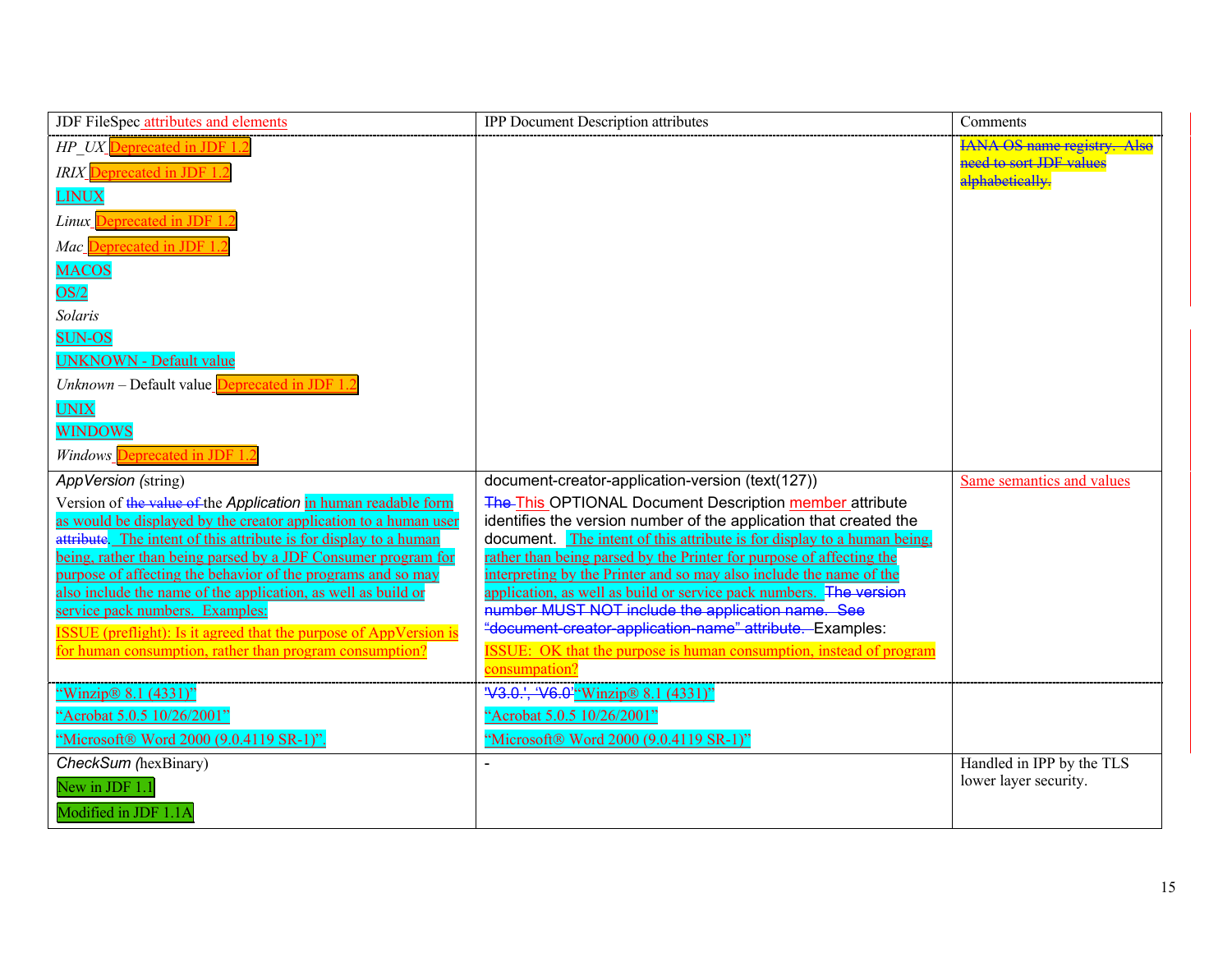| JDF FileSpec attributes and elements                                                                                                                                                                                                                                                                                                     | <b>IPP Document Description attributes</b>                                                                                                                                                                                                                                                                                                                                                                                                                                                                                                                                                                                    | Comments                                                           |
|------------------------------------------------------------------------------------------------------------------------------------------------------------------------------------------------------------------------------------------------------------------------------------------------------------------------------------------|-------------------------------------------------------------------------------------------------------------------------------------------------------------------------------------------------------------------------------------------------------------------------------------------------------------------------------------------------------------------------------------------------------------------------------------------------------------------------------------------------------------------------------------------------------------------------------------------------------------------------------|--------------------------------------------------------------------|
| Checksum of the file being referenced using the RSA MD5<br>algorithm. In JDF 1.1a, the term RSA MD was completed to RSA<br>MD5. The data type was modified to hexBinary to accommodate<br>the 128 bit output of the MD5 algorithm.                                                                                                       |                                                                                                                                                                                                                                                                                                                                                                                                                                                                                                                                                                                                                               |                                                                    |
| Compression (enumeration)                                                                                                                                                                                                                                                                                                                | "compression" (type3 keyword)                                                                                                                                                                                                                                                                                                                                                                                                                                                                                                                                                                                                 | Same semantics and values<br>(except for case).                    |
| Indicates how the file is compressed. Possible values are:                                                                                                                                                                                                                                                                               | This REQUIRED Document Description attribute lidentifies the set<br>of supported compression algorithms for document data.<br>Compression only applies to the document data; compression<br>does not apply to the encoding of the IPP operation itself.<br>Standard keyword values are:                                                                                                                                                                                                                                                                                                                                       |                                                                    |
| None - The file is not compressed. Default value.                                                                                                                                                                                                                                                                                        | 'none': no compression is used.                                                                                                                                                                                                                                                                                                                                                                                                                                                                                                                                                                                               |                                                                    |
| Deflate – The file is compressed using ZIP public domain<br>compression (RFC 1951)[rfc1951]                                                                                                                                                                                                                                              | 'deflate': ZIP public domain inflate/deflate) compression<br>technology in RFC 1951 [RFC1951]                                                                                                                                                                                                                                                                                                                                                                                                                                                                                                                                 |                                                                    |
| $Gzip$ – GNU zip compression technology $\sqrt{\text{RFC }1952}$ [rfc1952]                                                                                                                                                                                                                                                               | 'gzip' GNU zip compression technology described in RFC 1952                                                                                                                                                                                                                                                                                                                                                                                                                                                                                                                                                                   |                                                                    |
| Compress – UNIX compression (RFC 1977)[rfc1977]                                                                                                                                                                                                                                                                                          | [RFC1952].                                                                                                                                                                                                                                                                                                                                                                                                                                                                                                                                                                                                                    |                                                                    |
|                                                                                                                                                                                                                                                                                                                                          | 'compress': UNIX compression technology in RFC 1977<br>[RFC1977]                                                                                                                                                                                                                                                                                                                                                                                                                                                                                                                                                              |                                                                    |
| Disposition (enumeration)                                                                                                                                                                                                                                                                                                                |                                                                                                                                                                                                                                                                                                                                                                                                                                                                                                                                                                                                                               | <b>ISSUE12: I think LPR has</b>                                    |
| Indicates what the device should do with the file when the<br>process that uses this resource as an input resource completes.<br>Possible values are:                                                                                                                                                                                    |                                                                                                                                                                                                                                                                                                                                                                                                                                                                                                                                                                                                                               | this, right? So should we add<br>"document-disposition" to<br>IPP? |
| Unlink – The device should release the file.                                                                                                                                                                                                                                                                                             |                                                                                                                                                                                                                                                                                                                                                                                                                                                                                                                                                                                                                               |                                                                    |
| Delete – The device should attempt to delete the file.                                                                                                                                                                                                                                                                                   |                                                                                                                                                                                                                                                                                                                                                                                                                                                                                                                                                                                                                               |                                                                    |
| Retain - The device should do nothing with the file. Default<br>value.                                                                                                                                                                                                                                                                   |                                                                                                                                                                                                                                                                                                                                                                                                                                                                                                                                                                                                                               |                                                                    |
| DocumentNaturalLang (language)                                                                                                                                                                                                                                                                                                           | "document-natural-language" (naturalLanguage)                                                                                                                                                                                                                                                                                                                                                                                                                                                                                                                                                                                 | Same semantics and values                                          |
| The natural language of the document this FileSpec refers to. If<br>the document contains more than one language, the value is the<br>first or primary language of the document. <b>ISSUE:</b> Or should we<br>change "?" to "*" so that all of the languages can be identified in<br>a single document that has more than one language? | This OPTIONAL Document Description attribute specified the natural<br>language of the document (see [rfc2911] §3.2.1.1 and [pwg5100.4]<br>§5.1.7). If the document contains more than one language, the value is<br>the first or primary language of the document. The Printer sets this<br>Document Description attribute from the corresponding operation<br>attribute supplied by the client in the Document Creation operation (see<br>section 3.1). The Printer MAY use this value to select fonts or other<br>Globalization processing. Examples include:<br>ISSUE: The definition in [rfc2911] §3.2.1.1 and [pwg5100.4 |                                                                    |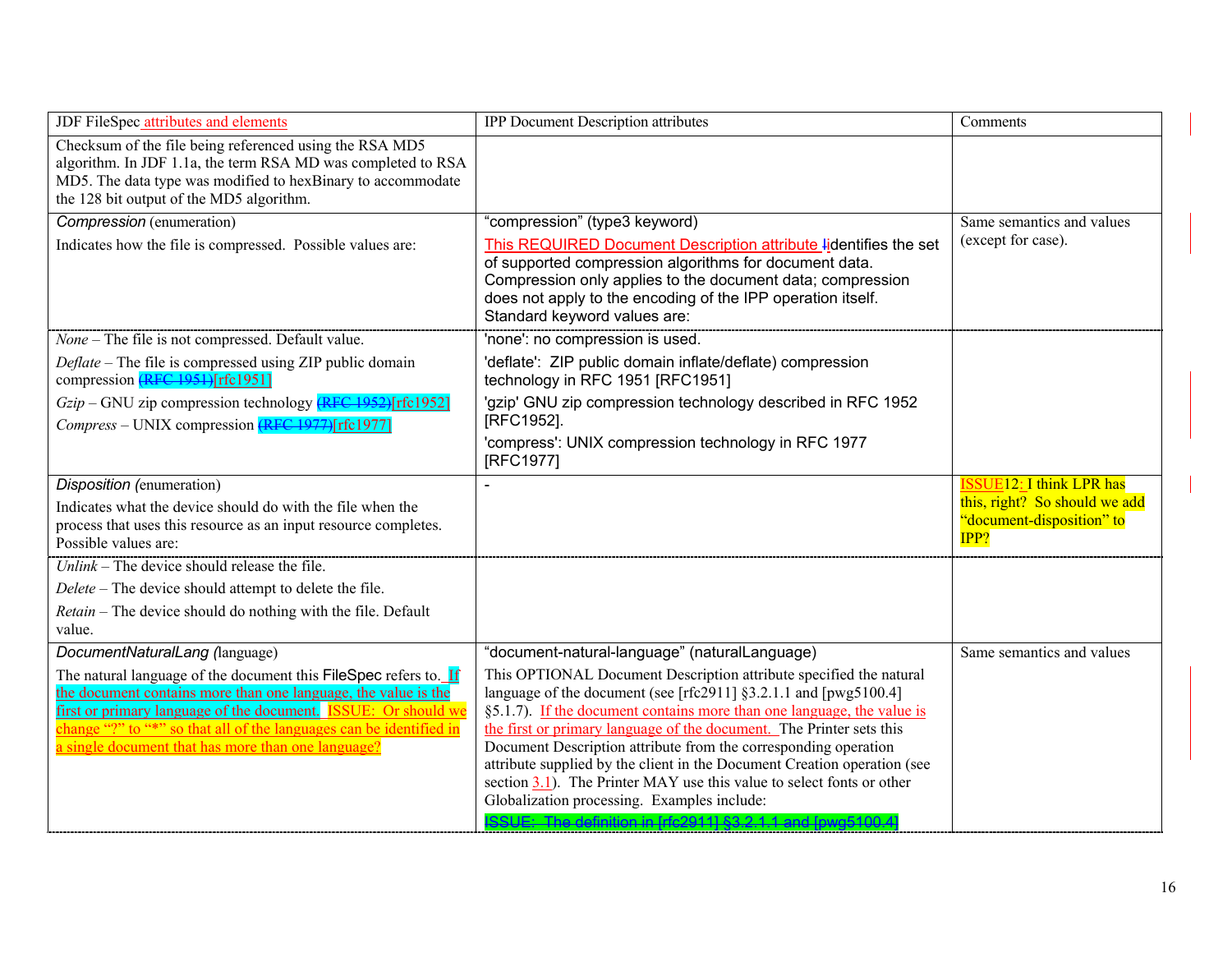| JDF FileSpec attributes and elements                                                                                                                                                                                                                                                          | <b>IPP Document Description attributes</b>                                                                                                                                                                                                                                                                                                                                                                                                                                                                                                                                                                                                                                                                                                                       | Comments                                                            |
|-----------------------------------------------------------------------------------------------------------------------------------------------------------------------------------------------------------------------------------------------------------------------------------------------|------------------------------------------------------------------------------------------------------------------------------------------------------------------------------------------------------------------------------------------------------------------------------------------------------------------------------------------------------------------------------------------------------------------------------------------------------------------------------------------------------------------------------------------------------------------------------------------------------------------------------------------------------------------------------------------------------------------------------------------------------------------|---------------------------------------------------------------------|
|                                                                                                                                                                                                                                                                                               | $$5.17$ is single-valued. OK that this document attribute isn't<br>setOf?<br>SSUE: Or should we extend "document-natural-language<br>setOf naturalLanguage) and keep the same name?<br>SSUE: Or change the name to "document natural lange                                                                                                                                                                                                                                                                                                                                                                                                                                                                                                                       |                                                                     |
| In language data type in Appendix A.1:                                                                                                                                                                                                                                                        | 'en': for English                                                                                                                                                                                                                                                                                                                                                                                                                                                                                                                                                                                                                                                                                                                                                |                                                                     |
| <example language="de"></example> - German<br><example language="de-CH"></example> - Swiss German<br><example language="en"></example> - English<br>Example Language="en-GB"/> - British English                                                                                              | 'en-us': for US English<br>'fr': for French<br>'de': for German                                                                                                                                                                                                                                                                                                                                                                                                                                                                                                                                                                                                                                                                                                  |                                                                     |
| FileFormat (string)                                                                                                                                                                                                                                                                           |                                                                                                                                                                                                                                                                                                                                                                                                                                                                                                                                                                                                                                                                                                                                                                  | Not sure I understand                                               |
| A formatting string used with the Template attribute to define a<br>sequence of filenames in a batch process.                                                                                                                                                                                 |                                                                                                                                                                                                                                                                                                                                                                                                                                                                                                                                                                                                                                                                                                                                                                  | Don't put in IPP.                                                   |
| If neither URL nor UID are present, both FileFormat and<br>File Template must be present, unless the resource is a pipe. For<br>more information, see the text following this table.                                                                                                          |                                                                                                                                                                                                                                                                                                                                                                                                                                                                                                                                                                                                                                                                                                                                                                  |                                                                     |
| FileSize (integer)<br>Size of the file in Bytes in units specified by FileSizeQuantum<br>when the size exceeds 2**31-1 bytes.                                                                                                                                                                 | "k-octets" (integer(0:MAX))<br>This OPTIONAL "k-octets" Document Description attribute has the<br>same semantics as the corresponding "job-k-octets" Job<br>Description attribute (see [rfc2911] §4.3.17.1) applied to the<br>Document object. The Printer sets this Document Description<br>attribute from the corresponding operation attribute supplied by the<br>client in the Document Creation operation (see section 3.1).<br>"job-k-octets" (integer(0:MAX))<br>This attribute specifies the total size of the document(s) in K<br>octets, i.e., in units of 1024 octets requested to be processed in<br>the job. The value MUST be rounded up, so that a job between 1<br>and 1024 octets MUST be indicated as being 1, 1025 to 2048<br>MUST be 2, etc. | Same semantics, different<br>units of measure.                      |
| FileSizeQuantum ? (integer)<br>Unit of measure for <b>FileSize</b> . This attribute must not be used for<br>files that are smaller than 2*31 bytes in order to provide<br>backward compatibility and to provide a cannonical<br>representation for file size. Default = $1$ ISSUE: OK to add? |                                                                                                                                                                                                                                                                                                                                                                                                                                                                                                                                                                                                                                                                                                                                                                  | Not needed in IPP, since the<br>quantum is fixed at 1024<br>octets. |
| ISSUE (O&P): OK, to add FileTargetDeviceModel to JDF/1.2?                                                                                                                                                                                                                                     | document-format-device-id (text(127))                                                                                                                                                                                                                                                                                                                                                                                                                                                                                                                                                                                                                                                                                                                            | Same semantics and values                                           |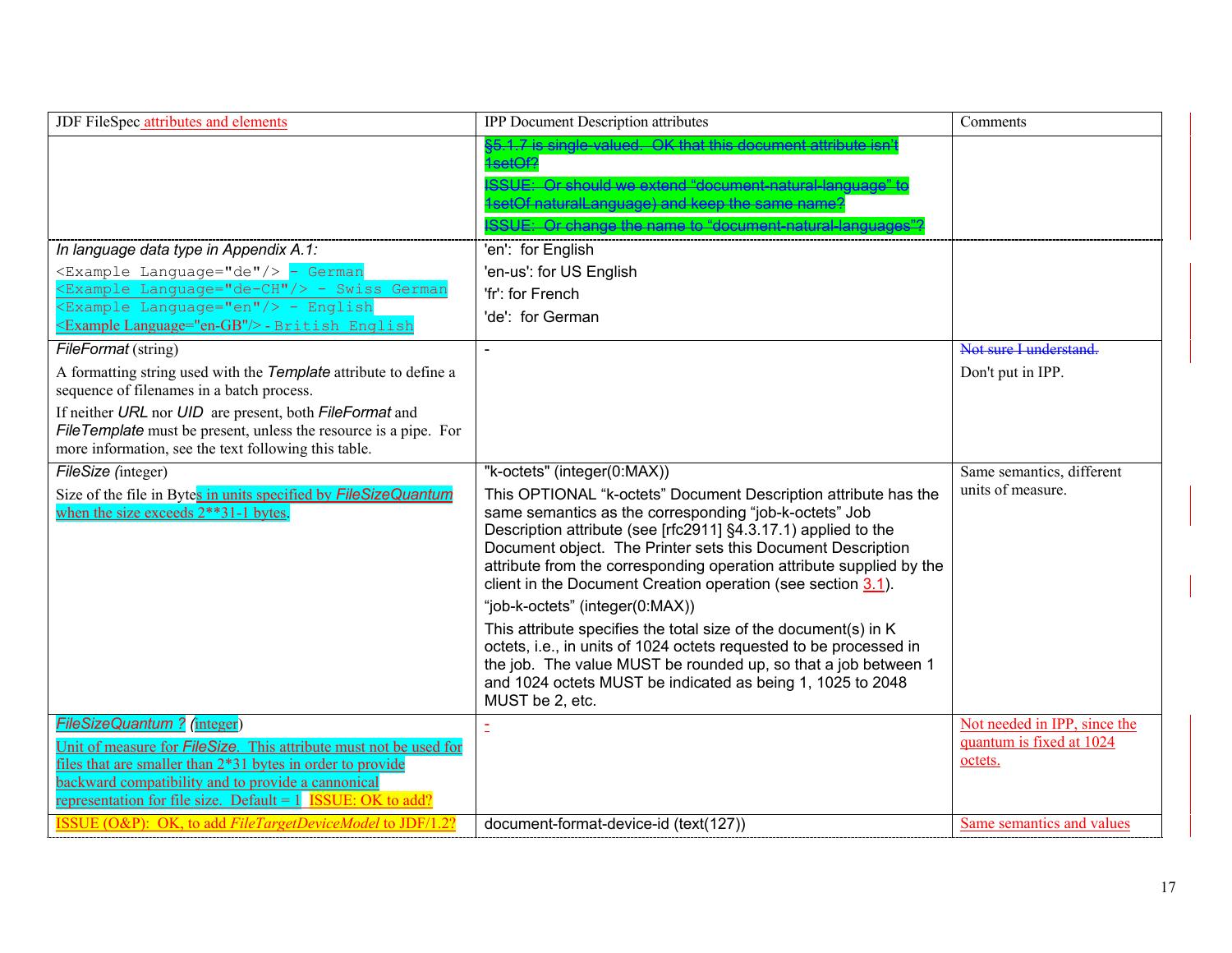| JDF FileSpec attributes and elements                                                                                                                                                                                                                                                                                                                                                                                                                                                                            | <b>IPP</b> Document Description attributes                                                                                                                                                                                                                                                                                                                                                                                                                                                                                                                                                                                                                       | Comments                                                                                                                                                                                                                                                                                                                                                                                  |
|-----------------------------------------------------------------------------------------------------------------------------------------------------------------------------------------------------------------------------------------------------------------------------------------------------------------------------------------------------------------------------------------------------------------------------------------------------------------------------------------------------------------|------------------------------------------------------------------------------------------------------------------------------------------------------------------------------------------------------------------------------------------------------------------------------------------------------------------------------------------------------------------------------------------------------------------------------------------------------------------------------------------------------------------------------------------------------------------------------------------------------------------------------------------------------------------|-------------------------------------------------------------------------------------------------------------------------------------------------------------------------------------------------------------------------------------------------------------------------------------------------------------------------------------------------------------------------------------------|
| Identifies the model of the Device for which the document was<br>formatted, including manufacturer name when the file is not<br>device-independent. The value of this attribute must exactly<br>match the IEEE 1284-2000 Device ID string, except the length<br>field must not be specified. See the Microsoft Universal Plug and<br>Play [upnp] section 2.2.6 DeviceId parameter for details. Here is<br>an example showing only the required fields for a PostScript<br>document formatted for a LaserBean 9: | This OPTIONAL Document Description member attribute identifies<br>the type of device for which the document was formatted, including<br>manufacturer and model. This attribute is intended to identify<br>document formats that are not portable, e.g., PDLs that are device<br>dependent. The value of this variable MUST exactly match the<br>IEEE 1284-2000 Device ID string (see [IEEE1284] clause 6),<br>except the length field MUST NOT be specified. See the Microsoft<br>Universal Plug and Play [upnp] section 2.2.6 Deviceld parameter<br>for details and examples. Here is an example showing only the<br>required fields for a PostScript document: |                                                                                                                                                                                                                                                                                                                                                                                           |
| MANUFACTURER: ACME Co.; COMMAND<br>SET:PS;MODEL:LaserBeam 9;<br>(See IEEE 1284-2000 clause 7.6)                                                                                                                                                                                                                                                                                                                                                                                                                 | MANUFACTURER: ACME Co.; COMMAND<br>SET:PS;MODEL:LaserBeam 9;                                                                                                                                                                                                                                                                                                                                                                                                                                                                                                                                                                                                     |                                                                                                                                                                                                                                                                                                                                                                                           |
| FileTemplate (string)                                                                                                                                                                                                                                                                                                                                                                                                                                                                                           | $\overline{a}$                                                                                                                                                                                                                                                                                                                                                                                                                                                                                                                                                                                                                                                   | Not sure I understand                                                                                                                                                                                                                                                                                                                                                                     |
| A template, used with <i>FileFormat</i> , to define a sequence of<br>filenames in a batch process. If neither URL nor UID is present,<br>both FileFormat and FileTemplate must be present, unless the<br>resource is a pipe.                                                                                                                                                                                                                                                                                    |                                                                                                                                                                                                                                                                                                                                                                                                                                                                                                                                                                                                                                                                  | Don't put in IPP.                                                                                                                                                                                                                                                                                                                                                                         |
| <b>File Type</b> (string)<br>Type of file for file formats for which MIME types have not been<br>registered with IANA [iana-mt]. If File Type is supplied, then<br><b>Mime Type</b> must not be supplied. Example values are:                                                                                                                                                                                                                                                                                   | $\bar{\Xi}$                                                                                                                                                                                                                                                                                                                                                                                                                                                                                                                                                                                                                                                      | <b>ISSUE:</b> Don't add to IPP at<br>this time, until there is a<br>request to be able to supply<br>files for printing that don't<br>have mime types registered. It<br>is still the WG 3-year old plan<br>to register all Printer MIB<br><b>MIME</b> types under<br>application/vnd.pwg-xxx.<br>unless already registered or<br>the vendor doesn't want the<br>PWG to register it at all. |
| "DCS" – Document Color Separation (DCS) [dcs2.0]<br>"ICC Profile" - International Color Consortium (ICC) File<br><b>Format for Color Profiles [icc.1]</b><br>"TIFF/IT" - ISO 12639 - Tag image file format for image<br>technology (TIFF/IT) [iso12639]<br>"Type 1 Font" – Adobe Type 1 Font [type1font] <b>ISSUE</b> : Is                                                                                                                                                                                      |                                                                                                                                                                                                                                                                                                                                                                                                                                                                                                                                                                                                                                                                  |                                                                                                                                                                                                                                                                                                                                                                                           |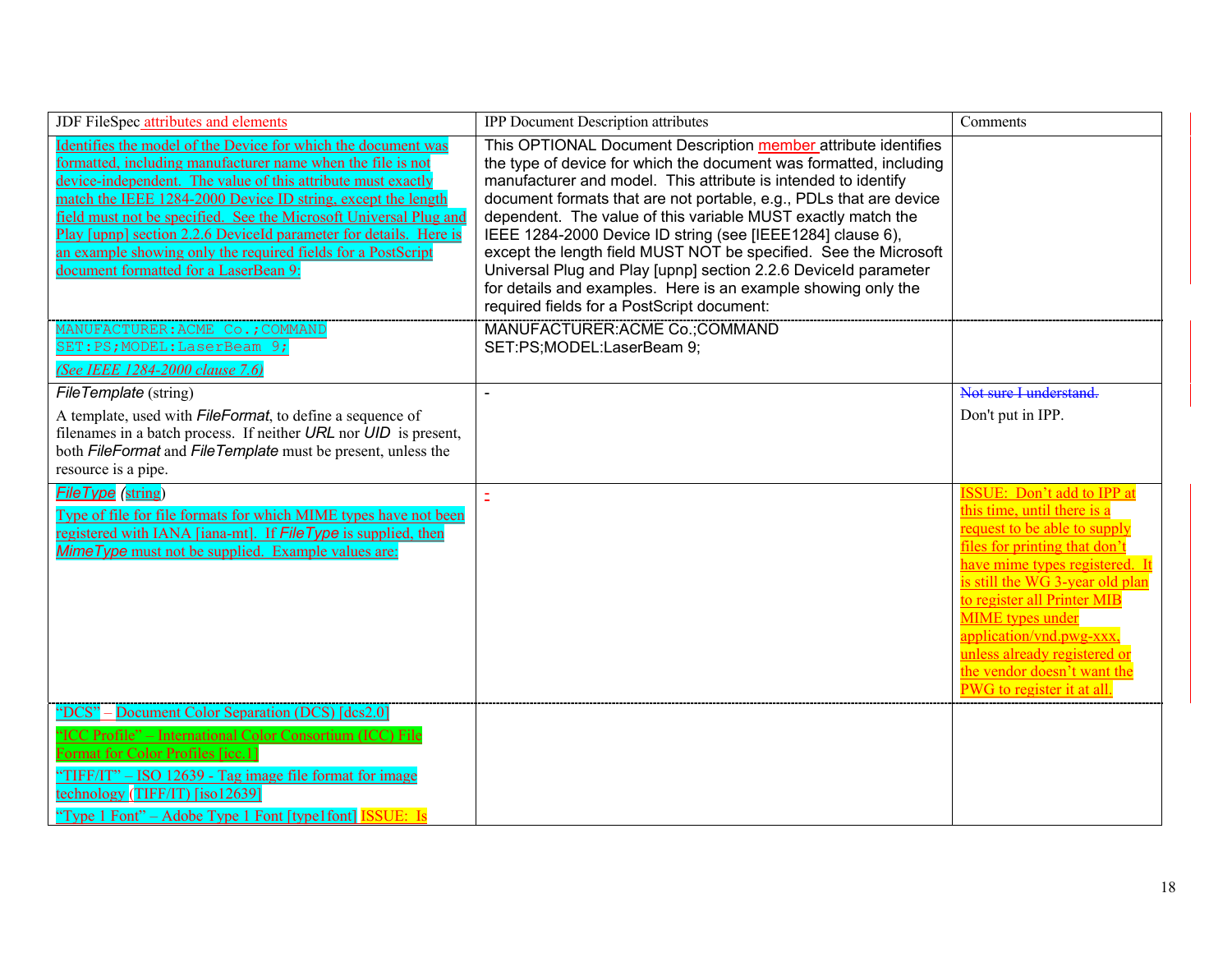| JDF FileSpec attributes and elements                                                                                                 | <b>IPP Document Description attributes</b>                                                                                                      | Comments                  |
|--------------------------------------------------------------------------------------------------------------------------------------|-------------------------------------------------------------------------------------------------------------------------------------------------|---------------------------|
| "Type 1 Font" the correct title?                                                                                                     |                                                                                                                                                 |                           |
| See Appendix A.1 for a more complete list of examples.                                                                               |                                                                                                                                                 |                           |
| <b>FileVersion (string)</b>                                                                                                          | $\sim$                                                                                                                                          | Not sure I understand.    |
| New in JDF 1.1                                                                                                                       |                                                                                                                                                 | Don't put in IPP.         |
| Version of the file referenced by this FileSpec.                                                                                     |                                                                                                                                                 |                           |
| <b>ISSUE</b> (Rainer): Is <i>FileVersion</i> for file systems that have                                                              |                                                                                                                                                 |                           |
| automatic version numbering, like Tenex and CVS?                                                                                     |                                                                                                                                                 |                           |
| <b>MimeOrFileTypeVersion ? (string)</b>                                                                                              | document-format-version (text(127))                                                                                                             | Same semantics and values |
| The level or version of the file format identified by Mime Type                                                                      | This <b>REQUIRED</b> Document Description <b>member</b> attribute contains the                                                                  |                           |
| or, File Type. Some example values are the same as the Printer                                                                       | level or version of the document format identified by the "document-                                                                            |                           |
| MIB [rfc1759] prtInterpreterLangLevel, such as:                                                                                      | format" member attribute. Possible values are the same as the Printer<br>MIB [rfc1759] prtInterpreterLangLevel (not prtInterpreterLangVersion), |                           |
| Other example values are for those document formats that have<br>well-defined version identification, either in the specification or | such as:                                                                                                                                        |                           |
| as an actual field in the document content, such as:                                                                                 | Other example values are for those document formats that have well-                                                                             |                           |
|                                                                                                                                      | defined version identification, either in the specification or as an actual                                                                     |                           |
|                                                                                                                                      | field in the document content, such as For those document formats that                                                                          |                           |
|                                                                                                                                      | are defined in standards, the "document format version" may contain the<br>official designation of that standard.                               |                           |
|                                                                                                                                      | <b>ISSUE 10: OK that "document format version" is REOUIRED for a</b>                                                                            |                           |
|                                                                                                                                      | Printer to support?                                                                                                                             |                           |
|                                                                                                                                      | ISSUE: 11: The problem with separating "document format" and                                                                                    |                           |
|                                                                                                                                      | "document-format-version" is how can a Printer describe what                                                                                    |                           |
|                                                                                                                                      | versions are supported, since the versions have to be associated<br>with the document format.                                                   |                           |
|                                                                                                                                      | Standard text values are:                                                                                                                       |                           |
| ", "2", "3" for <i>MimeType</i> = "application/postscript"                                                                           | '2000': For MS-WORD 2000.                                                                                                                       |                           |
| $3$ ", " $4$ ", " $5$ ", " $5e$ " for <i>MimeType</i> = "application/vnd.hp-                                                         |                                                                                                                                                 |                           |
| PCL"                                                                                                                                 | $\frac{11}{2}$ , $\frac{21}{2}$ , $\frac{31}{2}$ . For Postscript level 1, 2, 3, respectivelly [rfc1759].                                       |                           |
| '5.0", "6.0", "2000", "XP" for <i>Mime Type</i> =                                                                                    | '3', '4', '5', '5e': For PCL 3, 4, 5, 5e, respectively [rfc1759].                                                                               |                           |
| "application/msword"                                                                                                                 | '1.3', '1.4': For PDF version 1.3 and 1.4, respectively.                                                                                        |                           |
| "1.3", "1.4", "PDF/X-1:2001", "PDF/X-1a:2001" for                                                                                    | PDF/X-1:2001', 'PDF/X-1a:2001': For PDF/X-1 and PDF/1-1a,<br>respectively, specified by [iso15930] the ISO standard that                        |                           |
| $MimeType = "application/pdf"$                                                                                                       | specifies PDF/X [iso15930]                                                                                                                      |                           |
| "2.0" for $FileType = "DCS"$                                                                                                         | 4SO 12639-1:1996': For ISO 12639:1996 standard that specifies                                                                                   |                           |
| "???" for $\overline{FileType}$ = "ICC Profile" ISSUE (Ann): What                                                                    | TIFF/IT Profile 1 [ISO 12639]                                                                                                                   |                           |

<u>i f film a film a film a film a film a film a film a film a film a film a film a film a film a film a film a fi</u>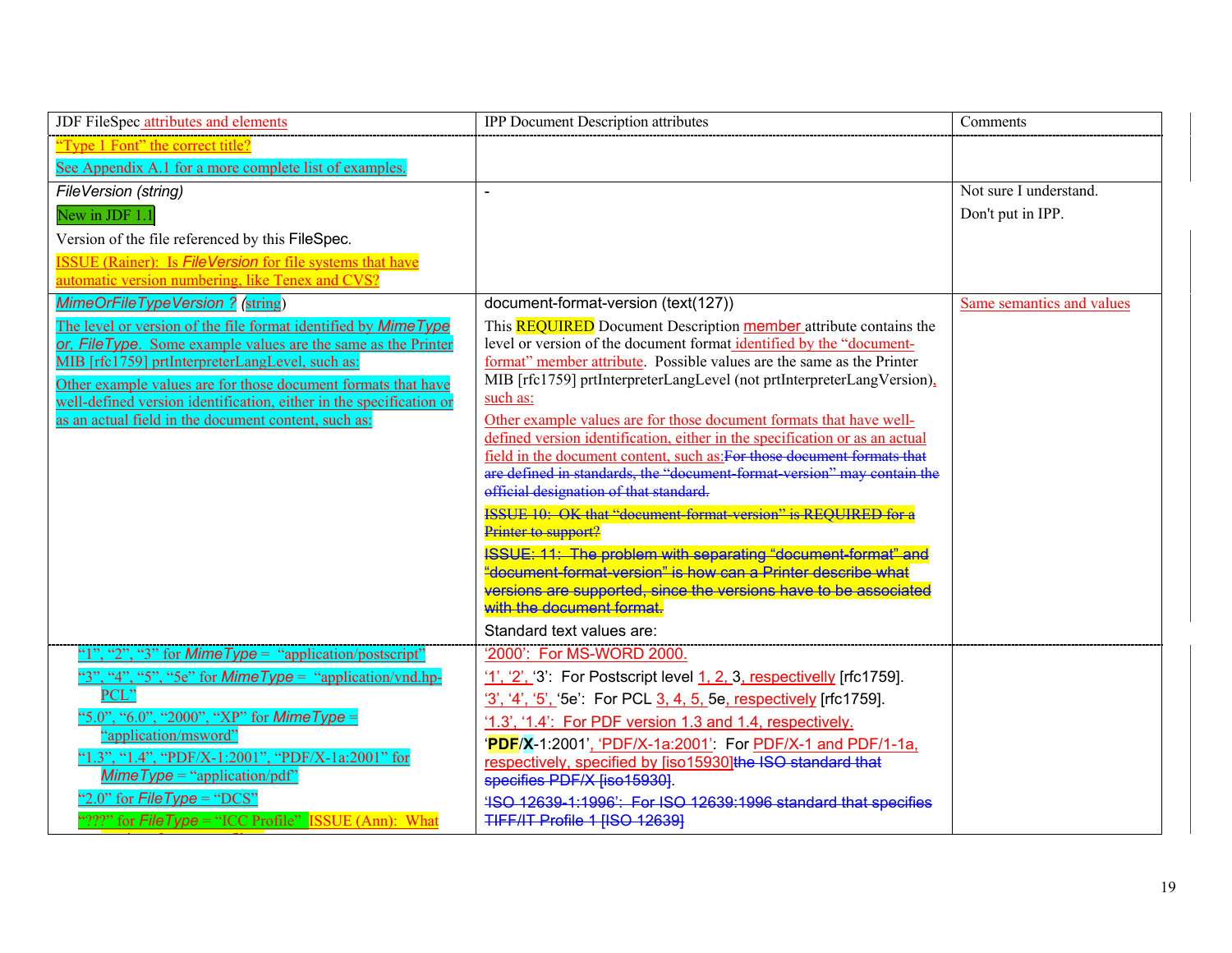| JDF FileSpec attributes and elements                                                                                                                                                                                                                                                                                                                                                       | <b>IPP Document Description attributes</b>                                                                                                                                                                                                                                                                                                                                                                                                                                                                                                                                                                                                                                                                                                                                                                                                                                                                                                                                   | Comments                  |
|--------------------------------------------------------------------------------------------------------------------------------------------------------------------------------------------------------------------------------------------------------------------------------------------------------------------------------------------------------------------------------------------|------------------------------------------------------------------------------------------------------------------------------------------------------------------------------------------------------------------------------------------------------------------------------------------------------------------------------------------------------------------------------------------------------------------------------------------------------------------------------------------------------------------------------------------------------------------------------------------------------------------------------------------------------------------------------------------------------------------------------------------------------------------------------------------------------------------------------------------------------------------------------------------------------------------------------------------------------------------------------|---------------------------|
| versions for ICC Profiles?<br>[IFF/IT-FP:1998", "TIFF/IT-CT:1998", "TIFF/IT-<br>LW:1998" for $FileType = "TIFF/IT"$<br>See Appendix A.1 "FileSpec Resource examples for <i>MimeType</i> ,<br>FileType, MimeOrFileTypeVersion attributes" for additional<br>examples in common use by JDF applications.                                                                                     | 'TIFF/IT-FP:1998": For TIFF/IT [iso12639] - Full Page - baseline<br>'TIFF/IT-CT:1998': For TIFF/IT [iso12639] - Continuous Tone<br>picture data - baseline<br>'TIFF/IT-FP/P1:1998': For TIFF/IT [iso12639] - Full Page - profile 1<br>'TIFF/IT-CT/P1:1998': For TIFF/IT [iso12639] - Continuous Tone<br>picture data - profile 1<br><b>ISSUE 12: Or should the official ISO standard number, part</b><br>number and date, be used instead, e.g., "ISO 15930-1:2001"?<br><b>ISSUE: If so, how do you specify PDF/X 1a which is also specified</b><br>$in$ Part 12                                                                                                                                                                                                                                                                                                                                                                                                             |                           |
| MimeType (string)                                                                                                                                                                                                                                                                                                                                                                          | document-format (mimeMediaType)                                                                                                                                                                                                                                                                                                                                                                                                                                                                                                                                                                                                                                                                                                                                                                                                                                                                                                                                              | Same semantics and values |
| Mime type of the file. If Mime Type is supplied, then File Type<br>must not be supplied. See Appendix A.1 for combinations of<br>Mime Type or File Type in combination with<br>MimeOrFileTypeVersion. Example MimeType values include:                                                                                                                                                     | This REQUIRED Document Description attribute specifies the<br>document format (see [rfc2911] §3.2.1.1) for the Document object.<br>The standard values for this attribute are Internet Media types<br>(sometimes called MIME types). For further details see the<br>description of the 'mimeMediaType' attribute syntax in [rfc2911]<br>section 4.1.9. If it is a MIME Media Type, such as<br>"multipart/related' or "application/zip", that is a container format that<br>contains document parts, tThe "document-format-detailscontainer-<br>$\frac{1}{2}$ attribute summarizes the content (see section 8.2.8)<br>whether the "document-format" is a single document format or a<br>container document format, such as "multipart/related' or<br>'application/zip'. The Printer sets this Document Description<br>attribute from the corresponding operation attribute supplied by the<br>client in the Document Creation operation (see section 3.1).<br>Example values: |                           |
| "application/msword" – Microsoft Word [iana-mt]<br>"application/pdf" – Adobe Portable Document Format [iana-<br>mt]<br>"application/postscript" – Adobe PostScript™ See [rfc2045,<br>rfc2046, iana-mt]<br>"application/vnd.cip4-jdf+xml" – CIP4 Job Defintion Format<br>[jdfmime]<br>"application/vnd.hp-PCL" - Hewlett Packard Printer Control<br>Language (PCL <sup>TM</sup> ) [iana-mt] | 'text/html': An HTML document<br>'text/plain': A plain text document in US-ASCII (RFC 2046<br>indicates that in the absence of the charset parameter MUST<br>mean US-ASCII rather than simply unspecified) [RFC2046].<br>'text/plain; charset=US-ASCII': A plain text document in US-ASCII<br>[RFC2046].<br>'text/plain; charset=ISO-8859-1': A plain text document in ISO<br>8859-1 (Latin 1) [ISO8859-1].<br>'text/plain; charset=utf-8': A plain text document in ISO 10646<br>$IITE$ o $IDECOO201$                                                                                                                                                                                                                                                                                                                                                                                                                                                                       |                           |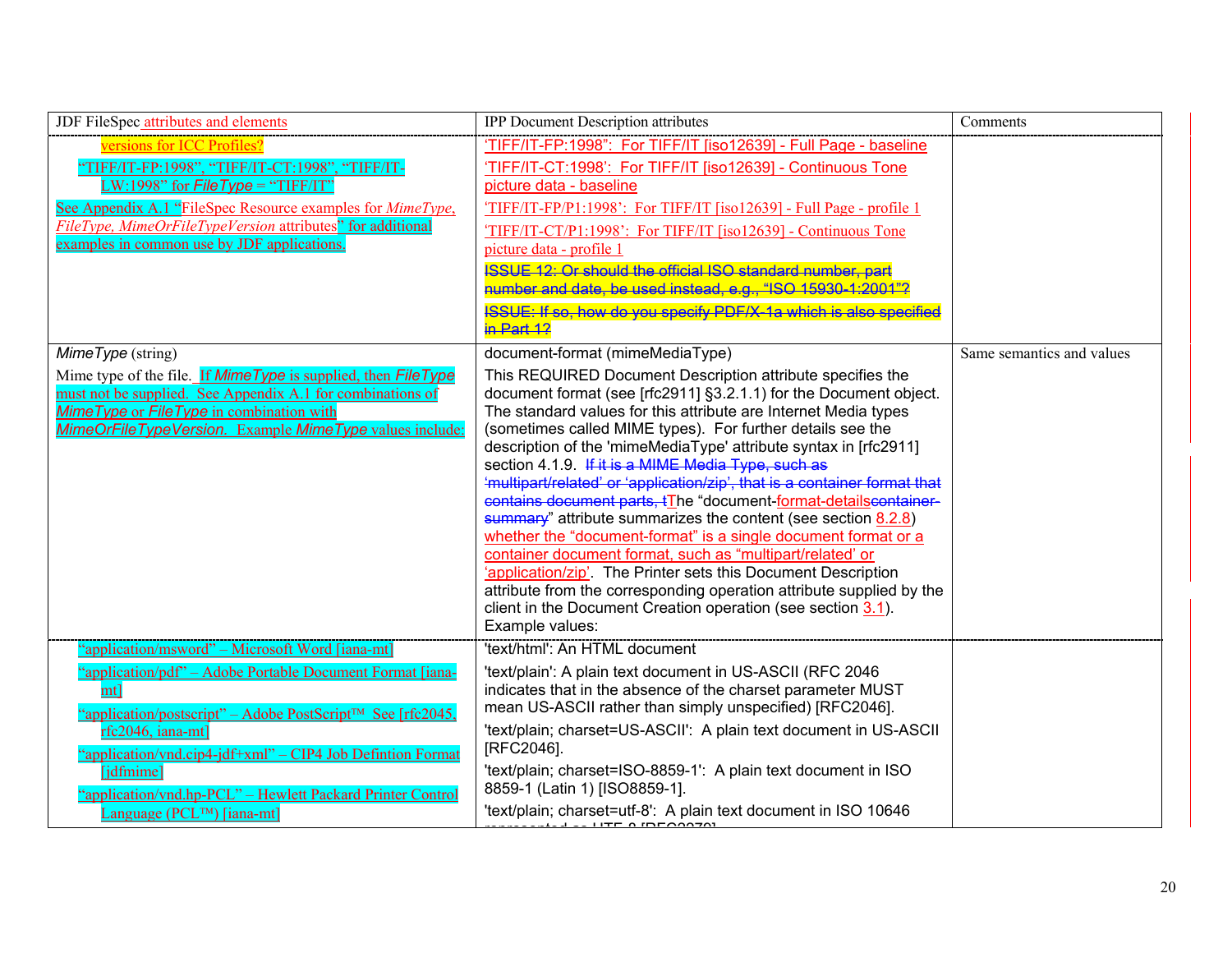| JDF FileSpec attributes and elements                                                                                                                                                                                                                                                                                                                                                                                                                                                                                                                                                      | <b>IPP Document Description attributes</b>                                                                                                                                                                                                                                                                                                                                                                                                                                                                                                                                                                                                                                                                                                                                                                             | Comments                                                                                                                                                                                                                         |
|-------------------------------------------------------------------------------------------------------------------------------------------------------------------------------------------------------------------------------------------------------------------------------------------------------------------------------------------------------------------------------------------------------------------------------------------------------------------------------------------------------------------------------------------------------------------------------------------|------------------------------------------------------------------------------------------------------------------------------------------------------------------------------------------------------------------------------------------------------------------------------------------------------------------------------------------------------------------------------------------------------------------------------------------------------------------------------------------------------------------------------------------------------------------------------------------------------------------------------------------------------------------------------------------------------------------------------------------------------------------------------------------------------------------------|----------------------------------------------------------------------------------------------------------------------------------------------------------------------------------------------------------------------------------|
| "application/vnd.Quark.QuarkXPress" - Quark Express<br>"application/zip" – public domain ZIP compression [rfc1951]<br>See also FileTypeList element to summarize the contents.<br>"multipart/related" – related files combined as a MIME<br>multipart package [rfc2387]. See also FileTypeList element<br>to summarize the contents.<br>$ISSUE (O\&P)$ : Which additional MIME type values from the<br><b>IPP</b> list should we add to JDF? See IPP List in 2nd half of this<br>document.<br><b>ISSUE</b> (O&P): What about adding "application/octet-stream"<br>which means auto sense? | represented as UTF-8 [RFC2279]<br>'application/postscript': A PostScript document [RFC2046]<br>'application/vnd.hp-PCL': A PCL document [IANA-MT] (charset<br>escape sequence embedded in the document data)<br>'application/pdf': Portable Document Format - see IANA MIME<br>Media Type registry<br>'application/octet-stream': Auto-sense - see [rfc2911] section<br>4.1.9.1<br>'application/zip': ZIP container file package [rfc1951]. See also<br>'document-container-summary" (1setOf collection) which<br>summarizes both the top level file and all levels of the contents.<br>'multipart/related': related files combined as a MIME multipart<br>package [rfc2387]. See also "document-container-summary"<br>(1setOf collection) which summarizes both the top level file and all<br>levels of the contents. |                                                                                                                                                                                                                                  |
| OSVersion (string)<br>Version of the operating system identified by AppOS. Possible<br>values include the version number part of the IANA Registry of<br>Operating System Names [iana-os], not including the first<br>HYPHEN (-) character that separates the name from the version.<br>Examples of AppOS and OSVersion values. Some example<br>values are:                                                                                                                                                                                                                               | document-creator-os-version (text(40))<br>This OPTIONAL Document Description attribute identifies the<br>version of the operating system on which the document was<br>generated. Valid values include the version portion of any of the<br>operating system names defined in the IANA Registry [os-names].<br>The value MUST NOT include the name portion of the registered<br>OS name (see "document-creator-os-name" attribute). The zero<br>length string represents unknown (rather than the UNKNOWN<br>value in the IANA OS Registry, since clients are not expected to<br>localize names). Example values for the indicated "document-<br>creator-os-name" value:                                                                                                                                                | Same semantics and values<br><b>ISSUE: Clarify IDE</b><br>OSVersion.<br>Note: while JDF doesn't<br>reference the <b>JANA Registry</b><br><del>rsion numbers w</del><br>to be the same or a superset<br>the <b>JANA</b> registry. |
| "2.2." for $AppOS = "LINUX"$ :<br>"BSD", "V", "V.1", "V.2", "V.3", or "PC" for AppOS =<br>"UNIX":<br>"95", "98", "NT", "NT-5", "2000", or "XP" for AppOS =<br>"Windows"<br>See Appendix A.2 "FileSpec Resource examples for <i>AppOS and</i><br>OSVersion attributes" for additional examples in common use by<br><b>JDF</b> applications.                                                                                                                                                                                                                                                | For 'AIX': '370', 'PS/2'<br>For 'LINUX': '1.0', '1.2', '2,0', '2.2', '2.4'<br>For 'MVS': 'SP'<br>For 'NETWARE': '3', '3.11', '4.0', '4.1', '5.0'<br>For 'SUN-OS': '3.5', '4.0'<br>For 'UNIX': 'BSD', 'V', 'V.1', 'V.2', 'V.3', 'PC'<br>For 'WINDOWS': '95', '98', 'CE', 'NT', 'NT-2', 'NT-3', 'NT-3.5', 'NT-<br>3.51', 'NT-4', 'NT-5', '2000', 'XP' [not registered yet]                                                                                                                                                                                                                                                                                                                                                                                                                                               |                                                                                                                                                                                                                                  |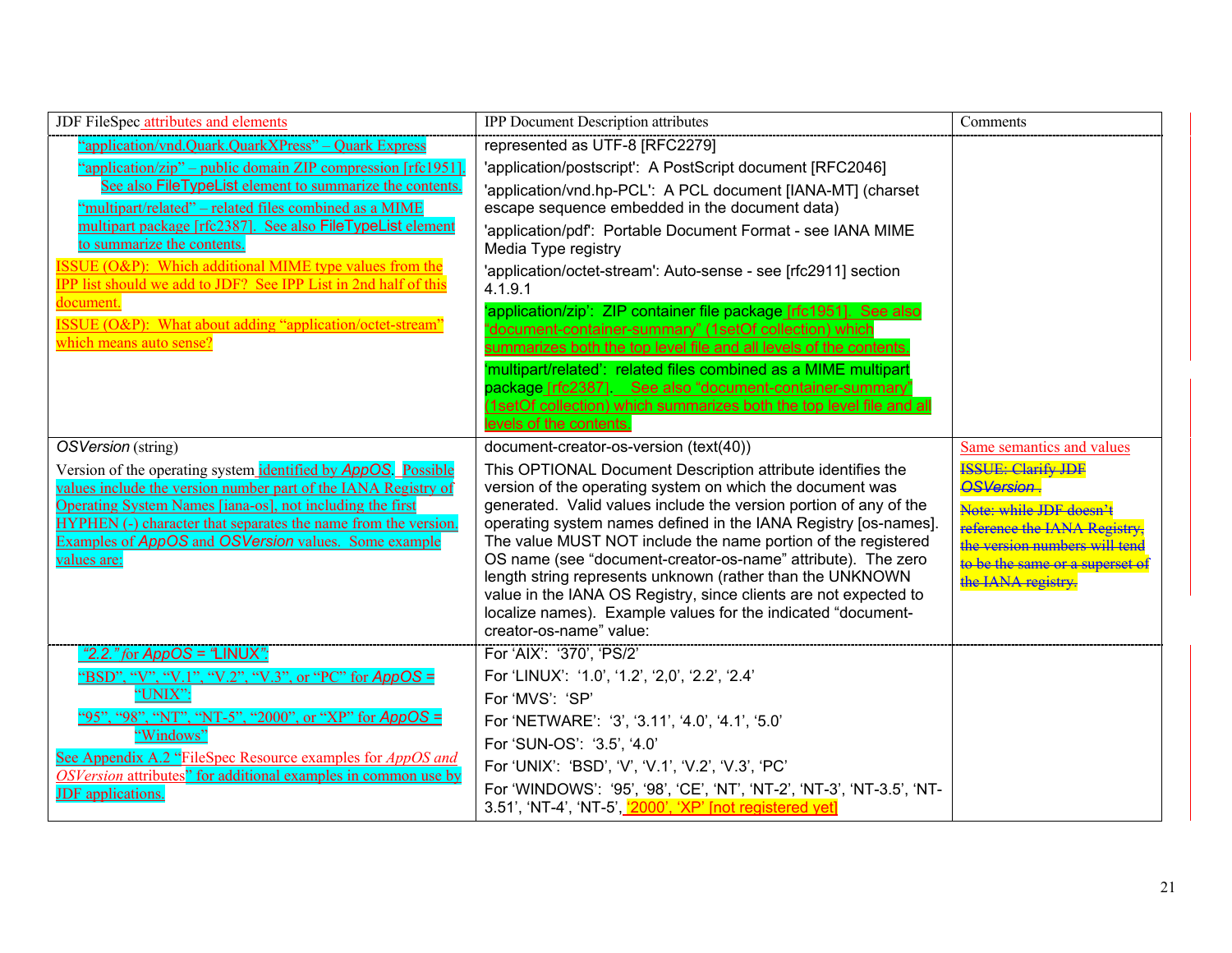| JDF FileSpec attributes and elements                                                                                                                                                                                                                                                                                                                                                                                                                                                                                                                                                                                                                                                                      | <b>IPP Document Description attributes</b>                                                                                                                                                                                                                                                                                                                                                                                                                                                                                                                                                                                                                                                                                                                                                    | Comments                                                                                                                                             |
|-----------------------------------------------------------------------------------------------------------------------------------------------------------------------------------------------------------------------------------------------------------------------------------------------------------------------------------------------------------------------------------------------------------------------------------------------------------------------------------------------------------------------------------------------------------------------------------------------------------------------------------------------------------------------------------------------------------|-----------------------------------------------------------------------------------------------------------------------------------------------------------------------------------------------------------------------------------------------------------------------------------------------------------------------------------------------------------------------------------------------------------------------------------------------------------------------------------------------------------------------------------------------------------------------------------------------------------------------------------------------------------------------------------------------------------------------------------------------------------------------------------------------|------------------------------------------------------------------------------------------------------------------------------------------------------|
| PageOrder (enumeration)<br>Indicates whether the pages in the file are in reverse order.<br>Possible values are:                                                                                                                                                                                                                                                                                                                                                                                                                                                                                                                                                                                          | "page-order-received" (type2 keyword)<br>This attribute specifies the page order of the print-stream pages<br>defined in the document data. The "page-order-received" attribute<br>does not provide any direct processing instructions, it only<br>provides information about the page order so that the client can<br>specify ordinal page numbers with respect to the original source<br>document, rather than having to take into account whether the<br>print stream pages are being sent "one to N" or "N to one". For<br>example, consider such Job Template attributes as "insert-sheet"<br>([pwg5100.3] section 3.5) and "page-overrides" (see [ipp-<br>override]). See [pwg5100.3] section 2.5 for a complete discussion<br>of print-stream page order. Standard keyword values are: | Same semantics, mappable<br>values                                                                                                                   |
| Ascending – The first page in the file is the lowest numbered<br>page.<br><i>Descending</i> – The first page in the file is the highest numbered<br>page.                                                                                                                                                                                                                                                                                                                                                                                                                                                                                                                                                 | '1-to-n-order'<br>'n-to-1-order'                                                                                                                                                                                                                                                                                                                                                                                                                                                                                                                                                                                                                                                                                                                                                              | Mappable values                                                                                                                                      |
| ResourceUsage (NMTOKEN)<br>If an element uses more than one FileSpec subelement, this<br>attribute is used to refer from the parent element to a certain child<br>element of this type, for example, see Error! Reference source<br>not found.ColorSpaceConversionParams.                                                                                                                                                                                                                                                                                                                                                                                                                                 |                                                                                                                                                                                                                                                                                                                                                                                                                                                                                                                                                                                                                                                                                                                                                                                               | Don't put in IPP.                                                                                                                                    |
| <b>TransferEncoding (NMTOKEN)</b><br><b>ISSUE</b> (Israel): OR should <i>TransferEncoding</i> by a Pipe attribute<br>or some attribute of the transfer mechanis, not the FileSpec<br>resource, instead?<br>Type of transfer encoding for purposes of transferring the files.<br><b>TransferEncoding</b> does not specify the character encoding of the<br>files themselves. When receiving files, the receiver first decodes<br>and applies the attributes in this order:<br>(1) TransferEncoding<br>(2) MimeType<br>(3) if Mime Type is a container type (e.g., multipart/related<br>or application/zip), the Mime Type value(s) in the<br><b>FileTypeList subelement(s)</b><br>Possible values include: |                                                                                                                                                                                                                                                                                                                                                                                                                                                                                                                                                                                                                                                                                                                                                                                               | Don't add to IPP. It's a<br>function of the transport. <b>HOW</b> ,<br>but add "document transfer-<br>encoding" to IPP in the future<br>when needed. |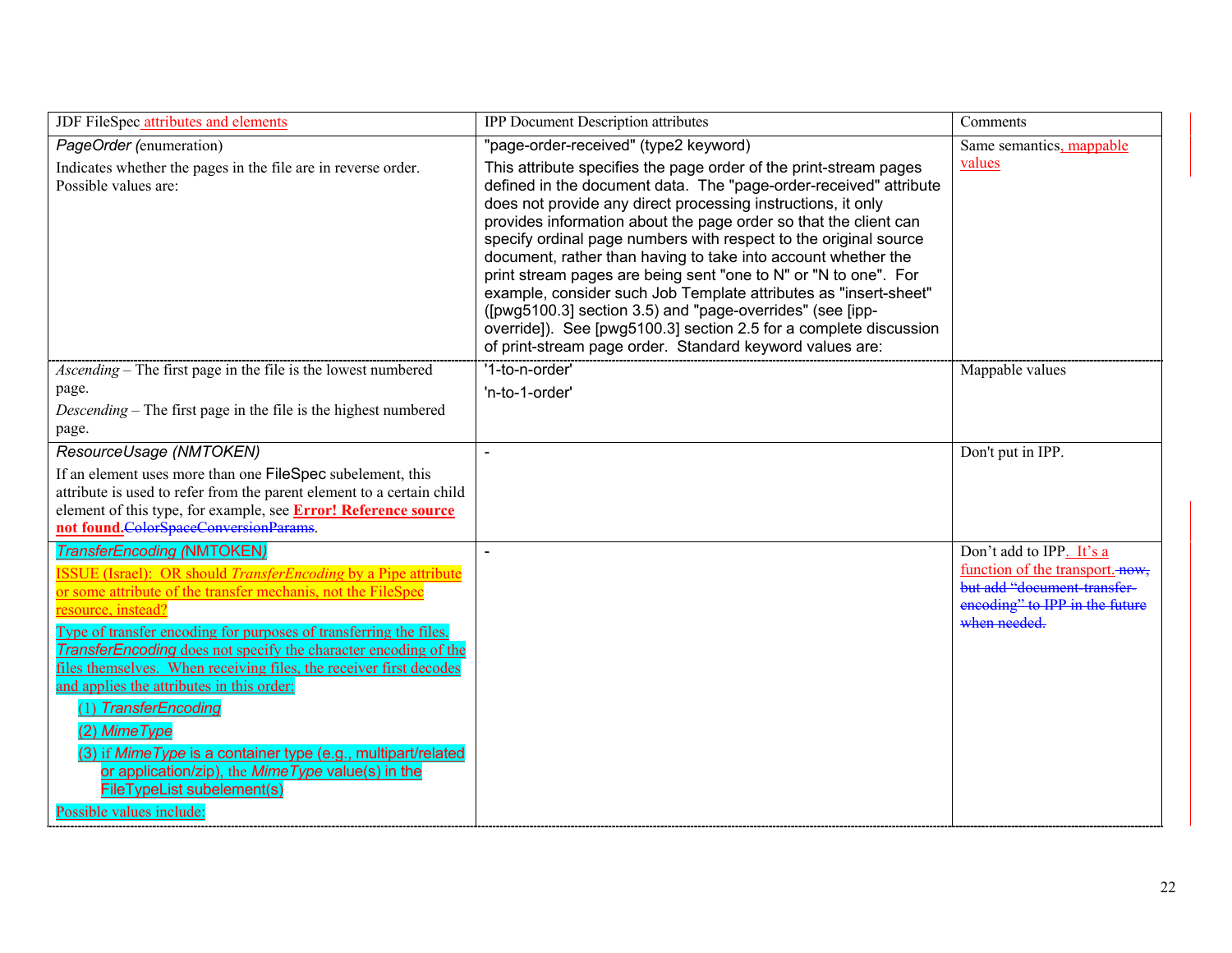| JDF FileSpec attributes and elements                                                                                    | <b>IPP Document Description attributes</b> | Comments          |
|-------------------------------------------------------------------------------------------------------------------------|--------------------------------------------|-------------------|
| <b>Base64 - A format for encoding arbitrary binary information</b>                                                      |                                            |                   |
| for transmission by electronic mail.                                                                                    |                                            |                   |
| BinHex - Binhex encoding converts an 8-bit file into a 7-bit                                                            |                                            |                   |
| format, similar to uuencoding. Binhex format preserves                                                                  |                                            |                   |
| file attributes, as well as Macintosh resource forks, and                                                               |                                            |                   |
| includes CRC (Cyclic Redundancy Check) error-checking.                                                                  |                                            |                   |
| This encoding method works on any type of file, including                                                               |                                            |                   |
| formatted word processing and spreadsheet files, graphics<br>files, and even executable files ( <i>i.e.</i> programs or |                                            |                   |
| applications). Encoded files usually have a HOX                                                                         |                                            |                   |
| extension.                                                                                                              |                                            |                   |
| Note: BinHex is not to be confused with MacBinary                                                                       |                                            |                   |
| encoding, which is an 8-bit format. For more information                                                                |                                            |                   |
| see: http://www.natural-                                                                                                |                                            |                   |
| innovations.com/boo/binhex.html#info                                                                                    |                                            |                   |
| MacBinary - A format that combines the two forks of a Mac                                                               |                                            |                   |
| file, together with the file information (Name, Creator                                                                 |                                            |                   |
| Application, File Type, etc) into a single binary data                                                                  |                                            |                   |
| stream, suitable for storage or transferring through non-                                                               |                                            |                   |
| Mac systems. For more information see:                                                                                  |                                            |                   |
| http://astronomy.swin.edu.au/~pbourke/dataformats/macbi                                                                 |                                            |                   |
| <u>nary/</u>                                                                                                            |                                            |                   |
| None - Default                                                                                                          |                                            |                   |
| <i>UUEncode</i> - A set of algorithms for converting files into a                                                       |                                            |                   |
| series of 7-bit ASCII characters that can be transmitted                                                                |                                            |                   |
| over the Internet. Originally, uuencode stood for Unix-to-                                                              |                                            |                   |
| Unix encode, but it has since become a universal protocol<br>used to transfer files between different platforms such as |                                            |                   |
| Unix, Windows, and Macintosh. Uuencoding is especially                                                                  |                                            |                   |
| popular for sending e-mail attachments. For more                                                                        |                                            |                   |
| information see:                                                                                                        |                                            |                   |
| http://www.webopedia.com/TERM/U/Uuencode.html                                                                           |                                            |                   |
| <b>UID</b> (string)                                                                                                     |                                            | Don't put in IPP. |
| Unique internal ID of the referenced file. This attribute is                                                            |                                            |                   |
| dependent on the type of file that is referenced:                                                                       |                                            |                   |
| PDF: Variable unique identifier in the ID field of the PDF file's                                                       |                                            |                   |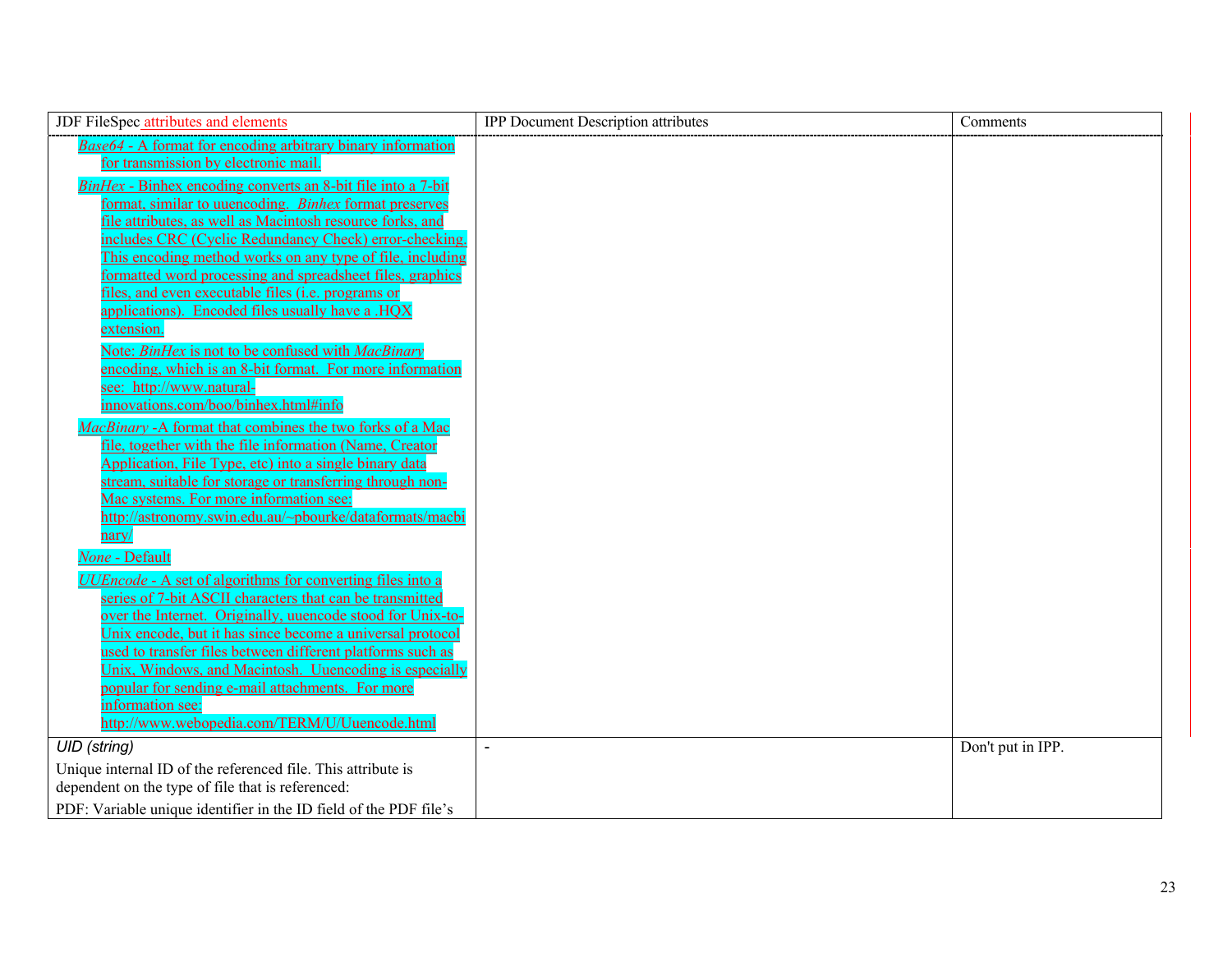| trailer.                                                                                                                                                                                                                                                                                                                                                                                                                                                                                                                                                                                                                                                                                                                                                                                                                                                                                                                                                                                                                                                                                        |                                                                                                                                                                                                                                                                                                                                                                                                                                                                                                                                                                                                                                                                                                                                                                                                                                                                                                                                                                                                                                                                                                                                                                                                                                                                                                                                                                                                                |                                                                                             |
|-------------------------------------------------------------------------------------------------------------------------------------------------------------------------------------------------------------------------------------------------------------------------------------------------------------------------------------------------------------------------------------------------------------------------------------------------------------------------------------------------------------------------------------------------------------------------------------------------------------------------------------------------------------------------------------------------------------------------------------------------------------------------------------------------------------------------------------------------------------------------------------------------------------------------------------------------------------------------------------------------------------------------------------------------------------------------------------------------|----------------------------------------------------------------------------------------------------------------------------------------------------------------------------------------------------------------------------------------------------------------------------------------------------------------------------------------------------------------------------------------------------------------------------------------------------------------------------------------------------------------------------------------------------------------------------------------------------------------------------------------------------------------------------------------------------------------------------------------------------------------------------------------------------------------------------------------------------------------------------------------------------------------------------------------------------------------------------------------------------------------------------------------------------------------------------------------------------------------------------------------------------------------------------------------------------------------------------------------------------------------------------------------------------------------------------------------------------------------------------------------------------------------|---------------------------------------------------------------------------------------------|
| ICC Profile: Profile ID in byte 84-99 of the ICC profile header.<br>Others – Format specific.                                                                                                                                                                                                                                                                                                                                                                                                                                                                                                                                                                                                                                                                                                                                                                                                                                                                                                                                                                                                   |                                                                                                                                                                                                                                                                                                                                                                                                                                                                                                                                                                                                                                                                                                                                                                                                                                                                                                                                                                                                                                                                                                                                                                                                                                                                                                                                                                                                                |                                                                                             |
| <b>URL (URL)</b><br>Location of the file. If URL is not present, and neither<br>FileFormat nor FileTemplate are present, the referencing<br>resource must be a pipe.                                                                                                                                                                                                                                                                                                                                                                                                                                                                                                                                                                                                                                                                                                                                                                                                                                                                                                                            | "document-uri" (uri)<br>The URI of the document to be printed by reference. The Printer<br>pulls the file at its convenience.                                                                                                                                                                                                                                                                                                                                                                                                                                                                                                                                                                                                                                                                                                                                                                                                                                                                                                                                                                                                                                                                                                                                                                                                                                                                                  | Same semantics and values.                                                                  |
| <b>UserFileName</b> (string)<br>$\overline{a}$<br>A user-friendly name which may be used to identify the file, but<br>is not guaranteed to be unique.                                                                                                                                                                                                                                                                                                                                                                                                                                                                                                                                                                                                                                                                                                                                                                                                                                                                                                                                           |                                                                                                                                                                                                                                                                                                                                                                                                                                                                                                                                                                                                                                                                                                                                                                                                                                                                                                                                                                                                                                                                                                                                                                                                                                                                                                                                                                                                                | <b>Clarify JDF UserFileName</b><br>Don't add "user-file-name" to<br>IPP until requested.    |
| FileAlias *(element)<br>Defines a set of mappings between file names that may occur in<br>the document and URLs (which may refer to external files or<br>parts of a MIME message).                                                                                                                                                                                                                                                                                                                                                                                                                                                                                                                                                                                                                                                                                                                                                                                                                                                                                                              |                                                                                                                                                                                                                                                                                                                                                                                                                                                                                                                                                                                                                                                                                                                                                                                                                                                                                                                                                                                                                                                                                                                                                                                                                                                                                                                                                                                                                | ISSUE: Add to IPP too?<br>Not sure I understand.<br>Don't put in IPP.                       |
| FileTypeList * (element)<br><b>ISSUE:</b> Or do we want a Manifest? Or both? Or be extensible to<br>a Manifest?<br>When <b>MIMEType</b> is a container file format, such as<br>"application/zip' or "multipart/related" [rfc2387], the<br>FileTypeList subelement summarizes the distinct types of files in<br>the container file.<br>The purpose of the FileTypeList element is to allow a receiving<br>Device to determine whether or not it supports all of the file<br>formats and versions in the supplied instance of the container.<br>However, the FileTypeList element does not provide means to<br>associate each element instance with a particular file in the<br>container file, so FileTypeList does not provide a "manifest" of<br>the container.<br>There must not be any duplicate FileTypeList elements values,<br>that is, no elements with all the same attribute values; its a set,<br>not a sequence. So 1 PCL file and 100 PostScript files with the<br>same details in a .zip file would have Mime Type =<br>"application/zip" at the top level and 2 FileTypeList sub- | document-format-details_container-summary-(1setOf collection)<br>This OPTIONAL Document Description attribute summarizes the details<br>of the document content (see the member attributes in Error! Reference<br>source not found.) document format content of the body parts, if the<br>document's document format is a container type, such as<br>'multipart/related' or 'application/zip'. If a Printer supports such a<br>container MIME type, such as 'multipart/related' or 'application/zip', the<br>Printer MUST support this "document-format-detailseontainer-summary"<br>Document Description attribute and all the member attributes in Table<br>10 that the Printer supports as top level Document Description attributes.<br>The purpose of the "document-format-detailseontainer-summary"<br>attribute is to allow a receiving Printer to determine whether or not it<br>supports all of the exact document format or formats in the supplied<br>instance of the <b>container</b> Document object.<br>However, For a container format, the "document-format-detailseontainer-<br>summary" attribute does not provide means to associate each collection<br>value with particular document in the archive file, so it does not provide<br>a "manifest" of the container. The first collection value provides the<br>details for the container format itself and the remaining collection values | Same semantics, except that<br>IPP doesn't have the<br>equivalent of FileType<br>attribute. |